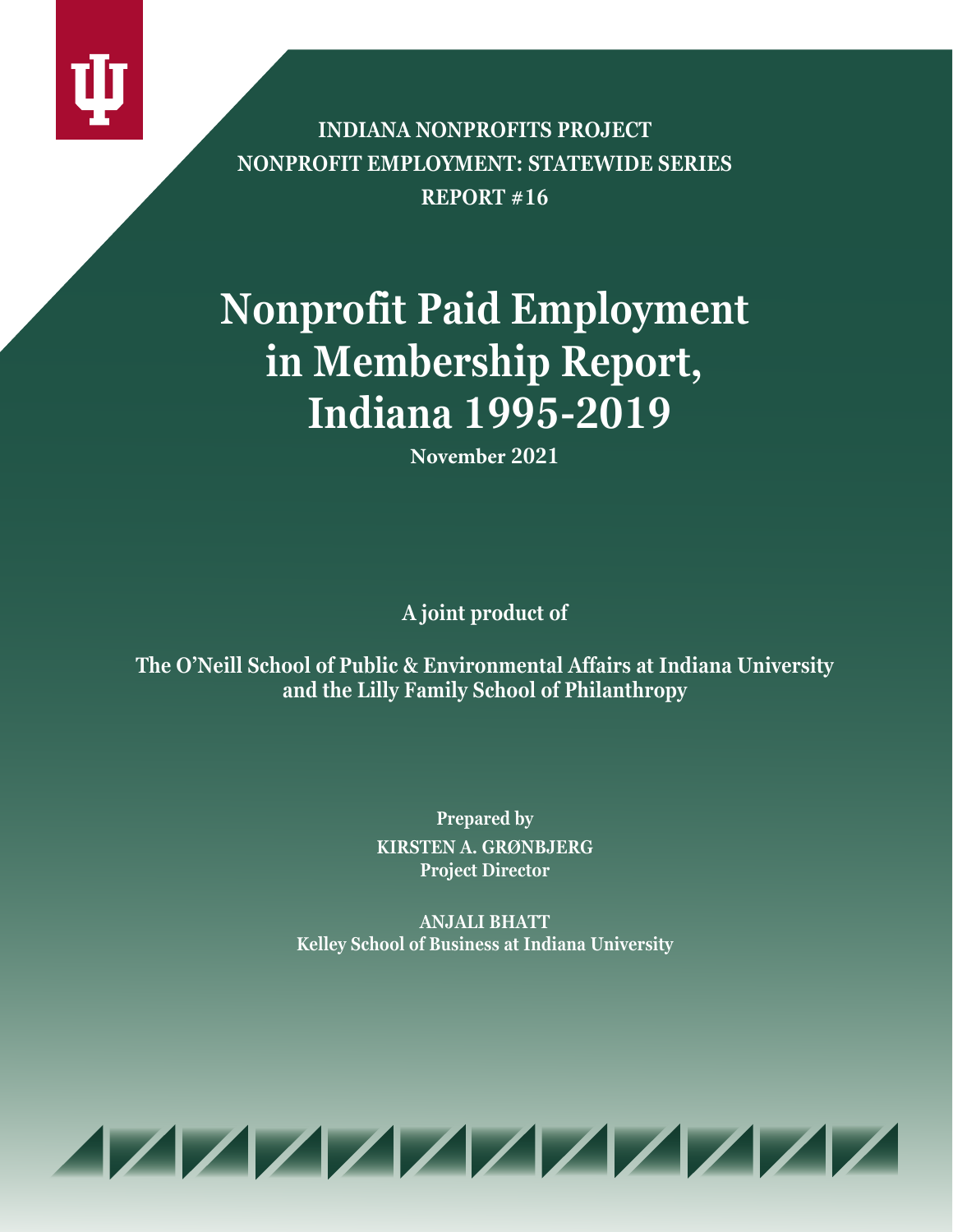Copyright © 2021 Kirsten A. Grønbjerg All rights reserved Printed in the United States of America

#### **Acknowledgments**

This report was prepared as part of an ongoing project on the **Indiana Nonprofit Sector: Scope and Community Dimensions**, which is made possible by the support for the Efroymson Chair in Philanthropy by the Efroymson Fund at the Central Indiana Community Foundation, and the Lilly Family School of Philanthropy's Indiana Research Fund (supported in part by Lilly Endowment Inc.). Additional funding and inkind support have been provided by the O'Neill School of Public and Environmental Affairs at Indiana University Bloomington.

We are grateful to Carol O. Rogers and Victoria Nelson at the Indiana Business Research Center for making the data on which this report is based available to us and for very helpful comments on the draft. We thank the many research assistants working on the Indiana Nonprofit Sector project for their contributions to developing the data series and prior reports which this update report is based: Tyler Abbott, Andrea (Lewis) Appeltranger, Rachel Breck, Pauline Campbell, Anthony Colombo, Kristen Dmytryk, Lauren Dula, Erich Eschmann, Apurva Gadde, Jessica Hilton, Jacob Knight, Hannah Martin, Kellie McGiverin-Bohan, Weston Merrick, Rachel Miller, Kathleen Novakosky, Hun Myoung Park, Deb (Oonk) Seltzer, Lauren Shaman, Virginia Simpson, Alexandra (Buck) Toledo, and Kathleen Zilvinskis. Finally, we thank members of the Advisory Board for the Indiana Nonprofit Sector: Scope and Community Dimensions project for helpful comments and suggestions.

Copies of this report are available on the Indiana Nonprofit Sector Website (**www.indiana.edu/~nonprof**).

#### **Suggested Citation**

*Nonprofit Paid Employment in Religious, Grantmaking, Civic, Professional and Similar Organizations, Indiana 1995-2019*, Nonprofit Employment Series, Industry Series, Report 16, by Kirsten A. Grønbjerg and Anjali Bhatt. (Bloomington, IN: Indiana University O'Neill School of Public and Environmental Affairs), November 2021. DOI: 10.13140/RG.2.2.36255.28320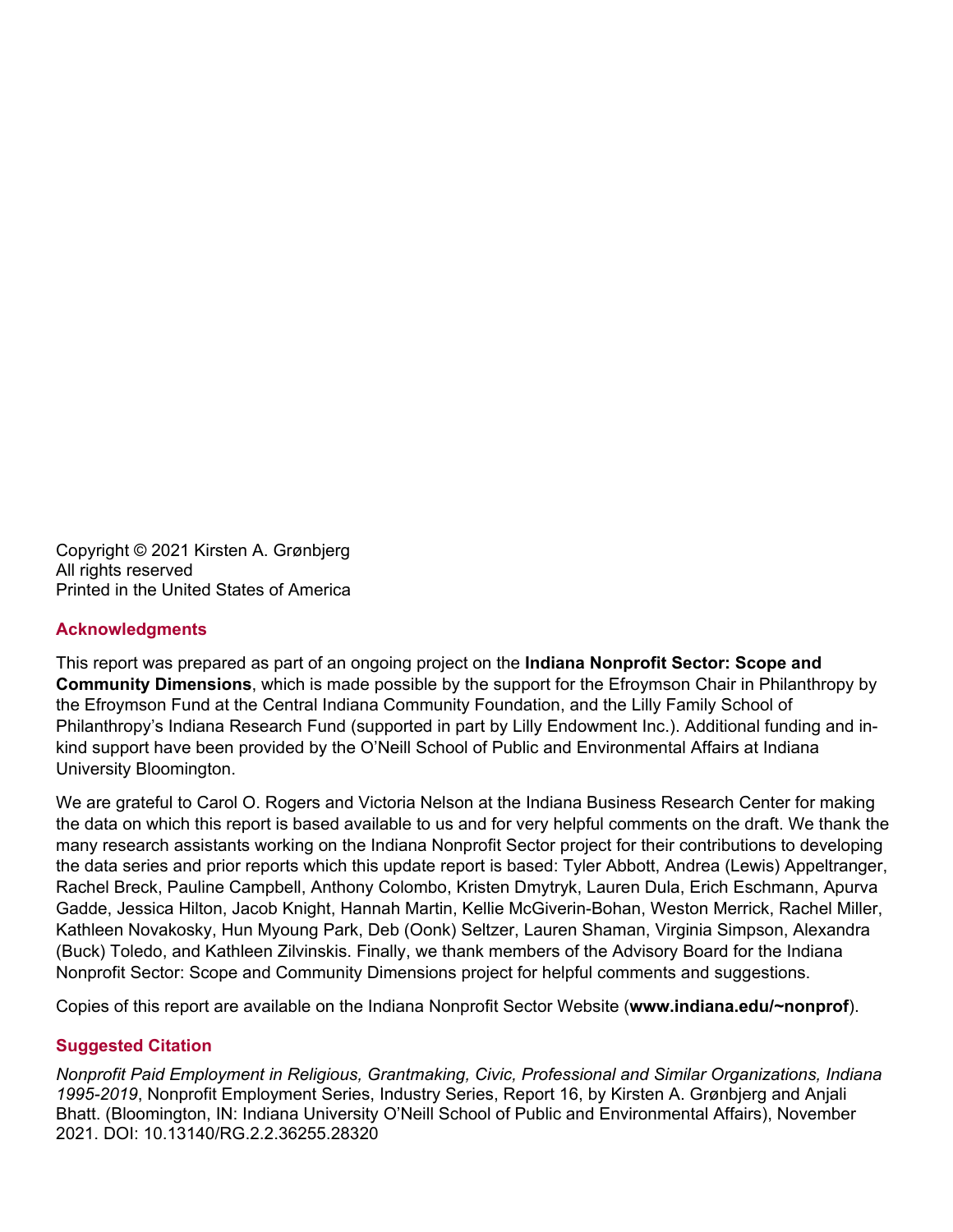**Nonprofit Paid Employment in Religious, Grantmaking, Civic, Professional and Similar Organizations, Indiana, 1995-2019 INDIANA NONPROFITS: SCOPE & COMMUNITY DIMENSIONS NONPROFIT EMPLOYMENT SERIES: REPORT #16 A joint product of THE O'NEILL SCHOOL OF PUBLIC & ENVIRONMENTAL AFFAIRS AT INDIANA UNIVERSITY BLOOMINGTON THE INDIANA UNIVERSITY LILLY FAMILY SCHOOL OF PHILANTHROPY Prepared by KIRSTEN A. GRØNBJERG** 

**and** 

**ANJALI BHATT**

**NOVEMBER 2021** 

# **Table of Contents**

| D. Social Advocacy Organizations 12 |  |
|-------------------------------------|--|
|                                     |  |
|                                     |  |
|                                     |  |

# **Appendices**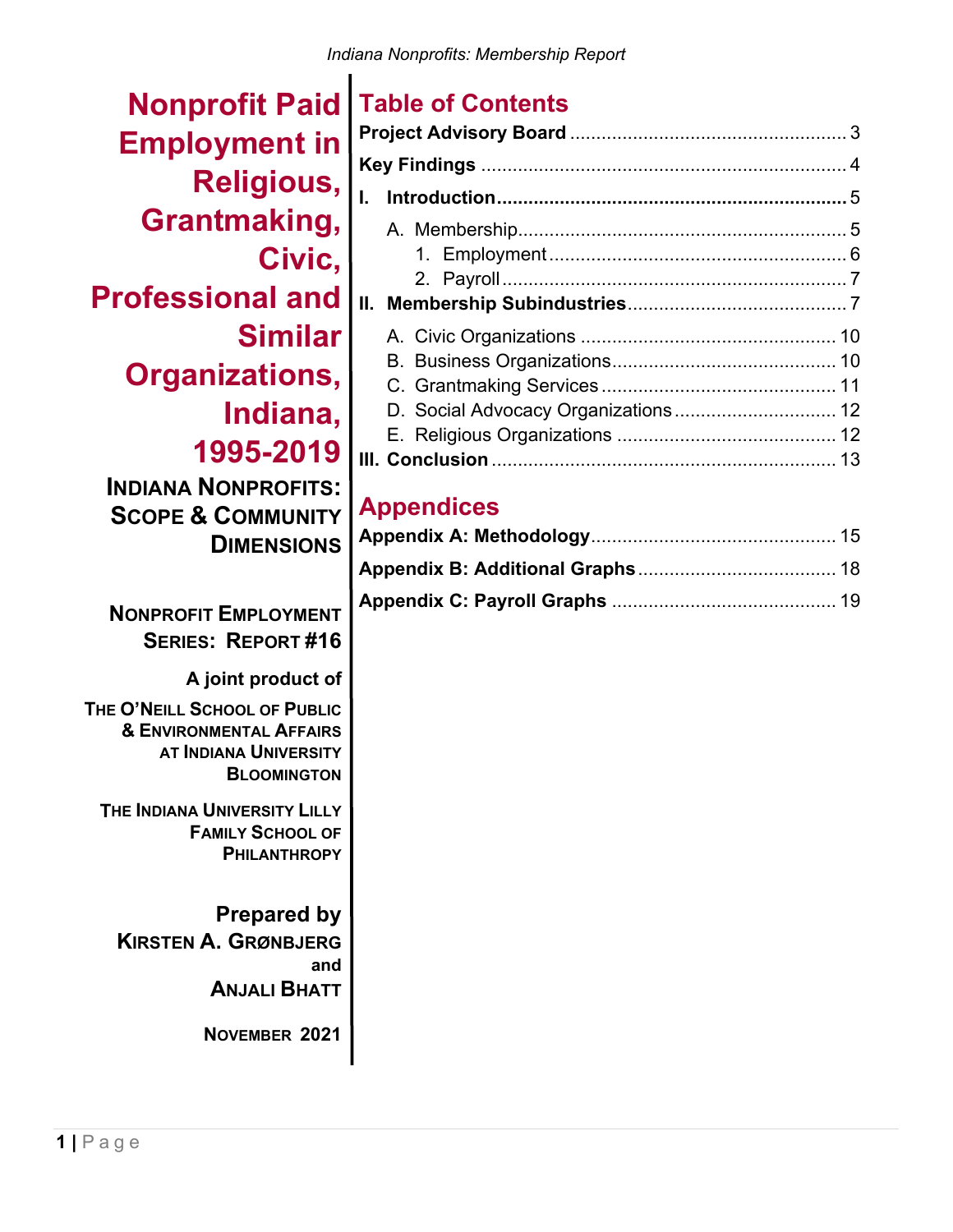# **LIST OF FIGURES**

# **APPENDIX B**

# **APPENDIX C**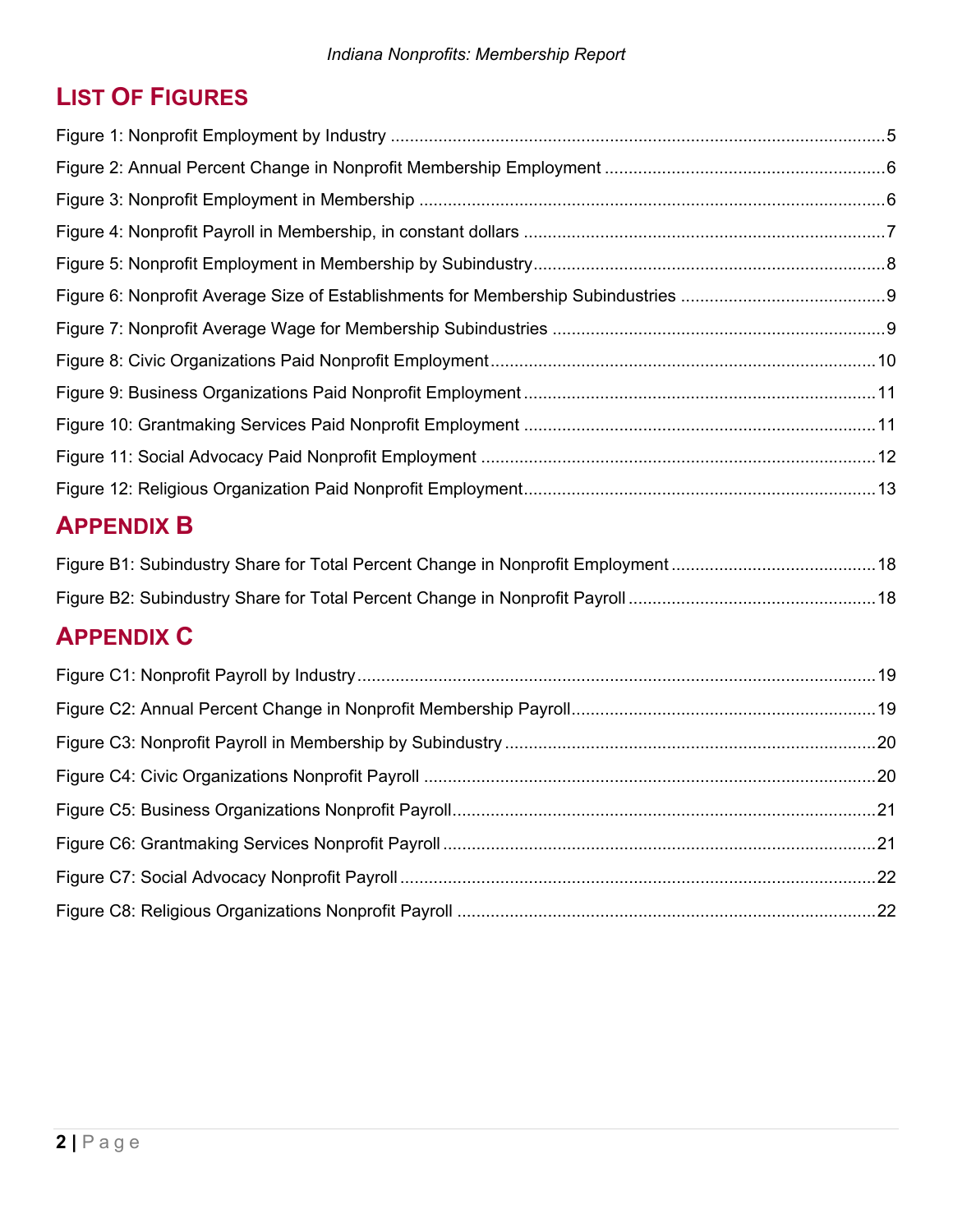## **PROJECT ADVISORY BOARD**

**Keira Amstutz**  President & CEO, Indiana Humanities

**Jerold Bonnet** Chief Legal Counsel, Office of the Indiana Secretary of State

**Betsy Denardi** Director of Complex Litigation, Office of Indiana Attorney General

**Angela Espada**  Executive Director, Indiana Catholic **Conference** 

**Jane Henegar** Executive Director, American Civil Liberties Union of Indiana

**Shannon M. Linker** Vice President, Arts Council of Indianapolis

**Jessica Love** Executive Director, Prosperity Indiana

**Marc McAleavey** Executive Director, Serve Indiana

**Miah Michaelsen** Executive Director, Indiana Arts **Commission** 

**Thomas P. Miller** President & CEO, Thomas P. Miller and **Associates** 

**Ellen Quigley** Vice President of Programs, Richard M. Fairbanks Foundation

 **Fran Quigley** Clinical Professor of Law, IUPUI Health & Human Rights Clinic

**Carol O. Rogers** Co-Director, Indiana Business Research **Center** 

**Patrick Rooney** Executive Associate Dean for Academic Programs, Lilly Family School of Philanthropy at Indiana University

**Carolyn Saxton** President & CEO, Legacy Foundation

**Rev. Timothy Shapiro** President, Indianapolis Center for **Congregations** 

**Bill Stanczykiewicz** Director, The Fund Raising School, Lilly Family School of Philanthropy at Indiana **University** 

**Sara VanSlambrook** Chief Impact Officer, United Way of Central Indiana

**Pamela Velo** Principal, Velo Philanthropic Advising

**Jonathan Weinzapfel**  Interim CEO, Indiana United Ways

**Julie L. Whitman** Executive Director, Commission on Improving the Status of Children in Indiana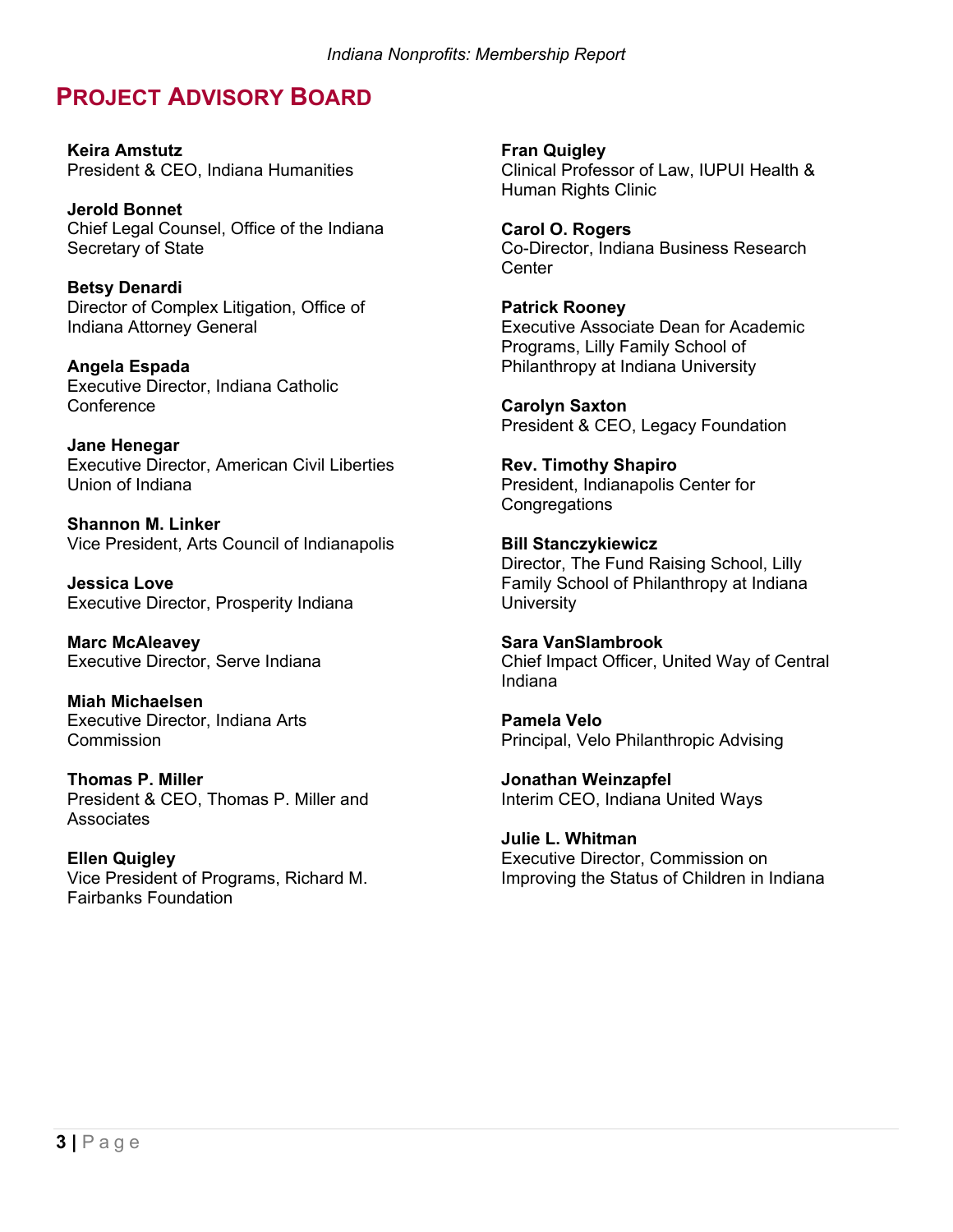# **KEY FINDINGS**

- **Almost all religious, grantmaking, civic, professional and similar organizations are nonprofit, with very few government establishments.** Nonprofits employ nearly 100 percent of all workers in this industry; most of those covered by this report work for various types of civic, professional and similar membership associations. (Religious institutions are exempt from reporting requirements and significantly undercounted).
- **Nonprofit employment in the membership industry in Indiana grew 21 percent over the 1995-2019 period,** up almost 5,300 workers from 24,500 in 1995 to just below 29,800 workers in 2019. The industry grew slower than total paid nonprofit employment in Indiana, which increased by 61 percent, from 187,000 in 1995 to 301,000 in 2019.
- **The average annual growth was 1 percent for nonprofit employment in membership associations from 1995-2019.** Nonprofit employment increased for 18 years during the 25 year period. Four of the six years during which nonprofit employment decreased were around the Great Recession, from 2007 to 2010.
- **Nonprofit payroll grew faster than employment** up 60 percent from \$559 million in 1995 to \$894 million in 2019 (in constant 2019 dollars), suggesting that average annual wages increased as well. Nonprofit payroll increased for 19 of the 25-year period at an average annual rate of 2 percent.
- **Membership has five distinct subindustries—civic organizations, business organizations, grantmaking services, social advocacy organizations, and religious organizations.** Grantmaking services and social advocacy organizations grew the fastest. Employment in civic organizations and the few religious organizations included in the analysis were mainly stable, while business organizations lost employees over time.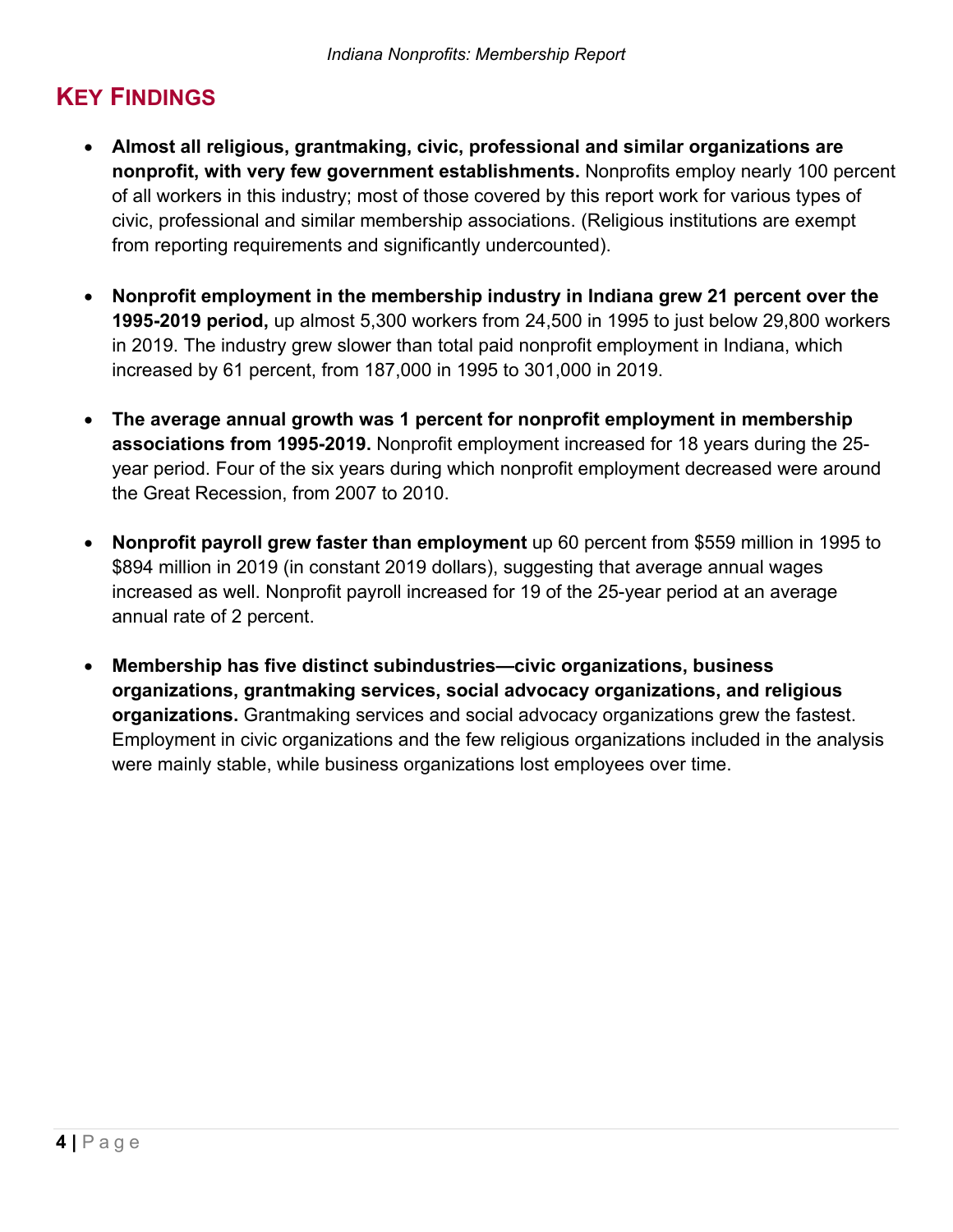### I.INTRODUCTION

Indiana nonprofits account for a significant share of the state's economy – roughly 10 percent of total paid employees and of the state's total payroll in 2019. Total nonprofit employment across all industries has grown every year since 1995, up 61 percent overall by 2019. The vast majority of nonprofit employees are found in key service industries, notably health care, education, membership, and social assistance (Figure 1). However, their contributions differ significantly across these industries.

This report covers establishments in the religious, grantmaking, civic, professional, and similar organizations industry as defined by the North American Industry Classification System (NAICS 813). In this report, we refer to the industry as membership, since that is the dominant type of establishments. It is one of the major nonprofit employers in Indiana and nearly all employees in the membership industry work for nonprofits.

The membership industry is a relatively small segment of Indiana's overall economy, employing only 1 percent of the state's total work force. However, its 30,000 paid employees makes it the third largest nonprofit industry in Indiana in 2019 (see light blue segment in Figure 1), accounting for 10 percent of all nonprofit paid employees and 6 percent of nonprofit payroll. See Figure C1 in Appendix C for details.



#### **Figure 1: Nonprofit Employment (in thousands) by Industry (1995-2019)**

# A. MEMBERSHIP ASSOCIATIONS

We examine paid nonprofit employment and payroll in the membership industry.<sup>1</sup> However, we caution that our data are particularly incomplete in this industry. As described in more detail in Appendix A, churches and religious institutions are not required to participate in the Quarterly Census of Employment and Wages (QCEW) that serves as the basis for our analysis. In fact, we estimate that there are about 8,800 congregations and similar religious institutions in Indiana,<sup>2</sup> but only 174 were included in the QCEW data for 2019. As a result, we believe this particular industry is severely underestimated and we focus mainly on other types of membership

 <sup>1</sup> The count of employees is an average of the number of people employed each quarter by Indiana establishments for a given calendar year and includes both full-time and part-time workers. Total payroll is the sum of quarterly payrolls during a given calendar year and includes total compensation, including bonuses, but not employer contributions to fringe benefits. See Appendix A for a more in-depth description of the methodology on which this analysis is based.

<sup>2</sup> The Infogroup (yellow page) listing includes about 9,600 congregations; de-duplication leaves just over 8,800.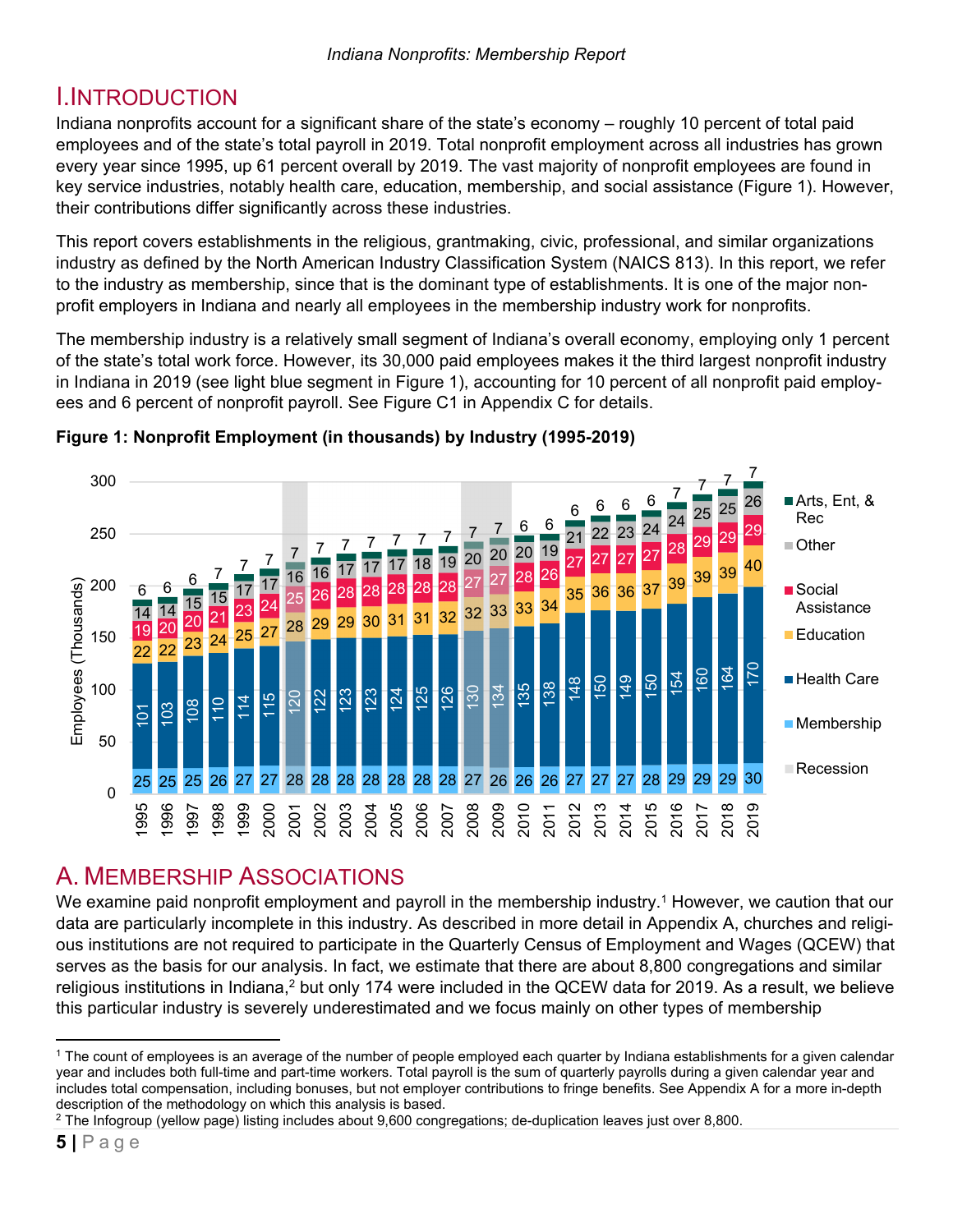associations in this report.

### 1. EMPLOYMENT

Documented nonprofit employment in membership associations grew from 24,500 in 1995 to almost 29,800 in 2019, a 21 percent increase, or at the rate of about 1 percent annually.<sup>3</sup> As Figure 2 shows, the annual growth for nonprofit employment ranged from -4 percent to +3 percent over the 1995-2019 period. Employment in the industry grew for 18 years of the 1995-2019 period, decreasing for six years between 2002 and 2010. Since 2010, the growth rate has been positive. See Figure C2 in Appendix C for details on nonprofit membership payroll annual growth rates.



**Figure 2: Annual Percent Change in Nonprofit Membership Employment (1995-2019)** 

Despite these seemingly significant annual rates of change, total nonprofit employment in membership associations has been fairly stable over the period. As Figure 3 shows, nonprofit employment in the industry grew from 25,000 to 28,000 paid employees between 1995 and 2001, then stabilized at roughly 28,000 employees until 2007, before losing employees through the Great Recession, to 26,000 in 2010. Since then, nonprofit employment has grown slowly to 30,000 employees.





 <sup>3</sup> The membership industry has only a few government establishments (less than 10) with paid employees (about 50) in 2019 and is excluded in this report because of confidentiality restrictions.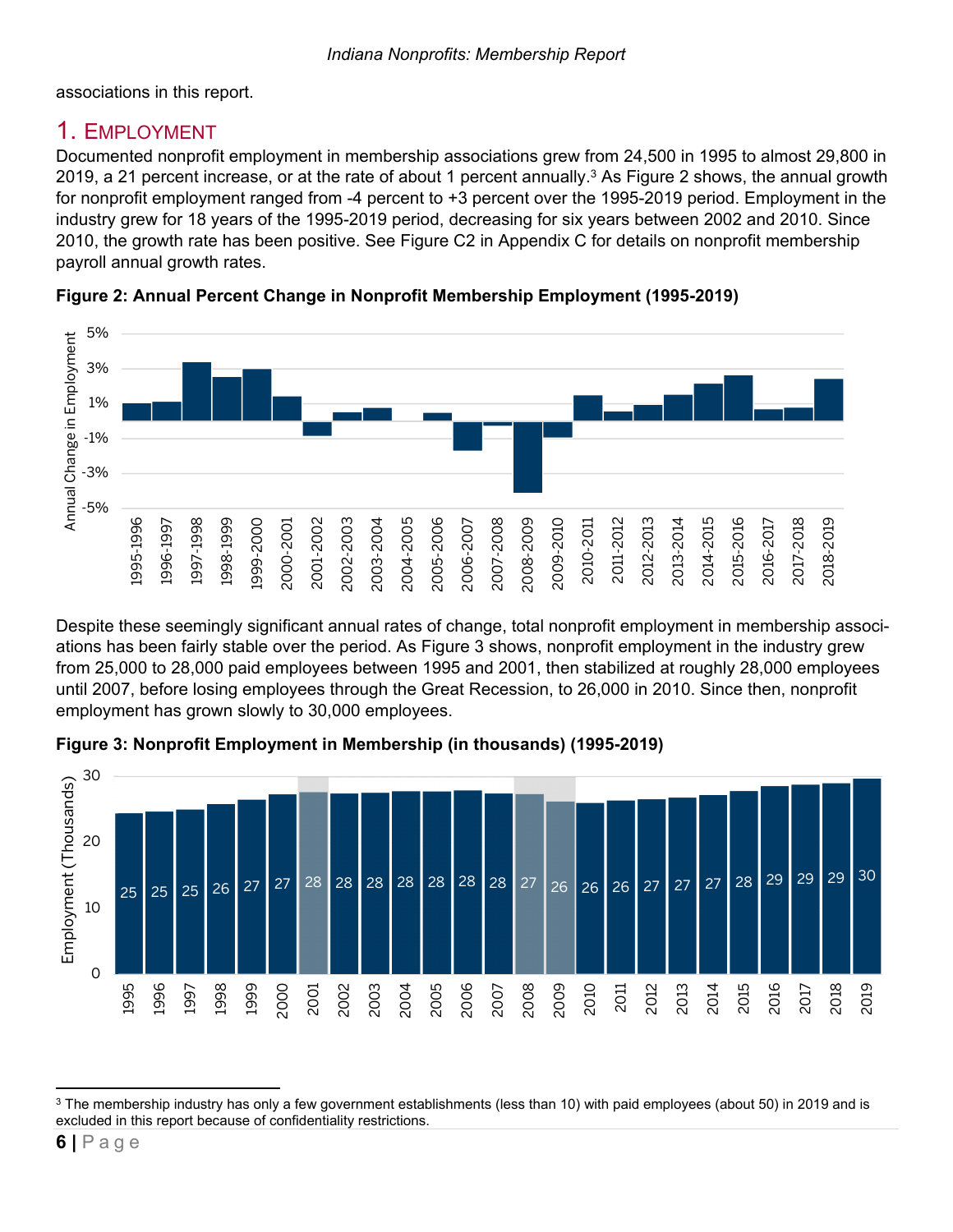### 2**.** PAYROLL

The trends above focus on nonprofit employment for membership, but we find similar patterns for payroll. The main distinction between growth patterns of employment and payroll is that payroll tends to grow at a faster rate. Since 1995, nonprofit membership payroll has grown 60 percent, up from \$559 million in 1995 to \$894 million in 2019, in constant 2019 dollars.4

The average annual growth for nonprofit payroll was 2 percent, and payroll decreased for only 5 years from 1995-2019. Figure 4 shows the nonprofit payroll for membership, adjusted for inflation, and indicates that payroll displayed a largely upward trend, except for a slight dip between 2008 and 2011.





The remainder of this report primarily focuses on employment trends, but further details on payroll for membership is located in Appendix C.

### II. MEMBERSHIP SUBINDUSTRIES

The larger patterns explored above do not accurately assess the varying trends for each of the membership subindustries. Under the North American Industry Classification System, the membership industry has five subindustries: religious organizations, grantmaking and giving services (grantmaking services), social advocacy organizations (social advocacy), civic and social organizations (civic organizations), and business, professional, labor, political, and similar organizations (business organizations). None of these subindustries are further divided into minor subindustries.

More than half (54 percent) of all nonprofit jobs in this industry are found in civic organizations, 16,000 of the 30,000 workers in 2019. The next largest is business organizations, employing 27 percent all paid nonprofit workers, with 7,900 employees. The remaining 20 percent are distributed among the three remaining industries – grantmaking services (8 percent or 2,300), social advocacy (7 percent or 2,100), and religious organizations (5 percent or 1,400). As noted above, employment in religious services is severely underestimated.5

To further understand the divergent patterns, we can look at total growth over the 25 year-period. The membership industry grew 21 percent overall. This growth was led by grantmaking services (up 81 percent)

  $4$  Previous reports have used other years as a benchmark for payroll data. Thus, some payroll values may vary between reports.<br><sup>5</sup> Religious organizations are not reguired to report to the IRS and are often overlooked in estimate that there are roughly 8,800 congregations in Indiana, although only 174 are included in the QCEW data, roughly 2 percent. We estimate that the 8,800 congregations employ at least 26,500 employees, but perhaps as many as 77,300 (the 174 included in the QCEW data reported 1,426 employees in 2019). For more details, see Appendix A.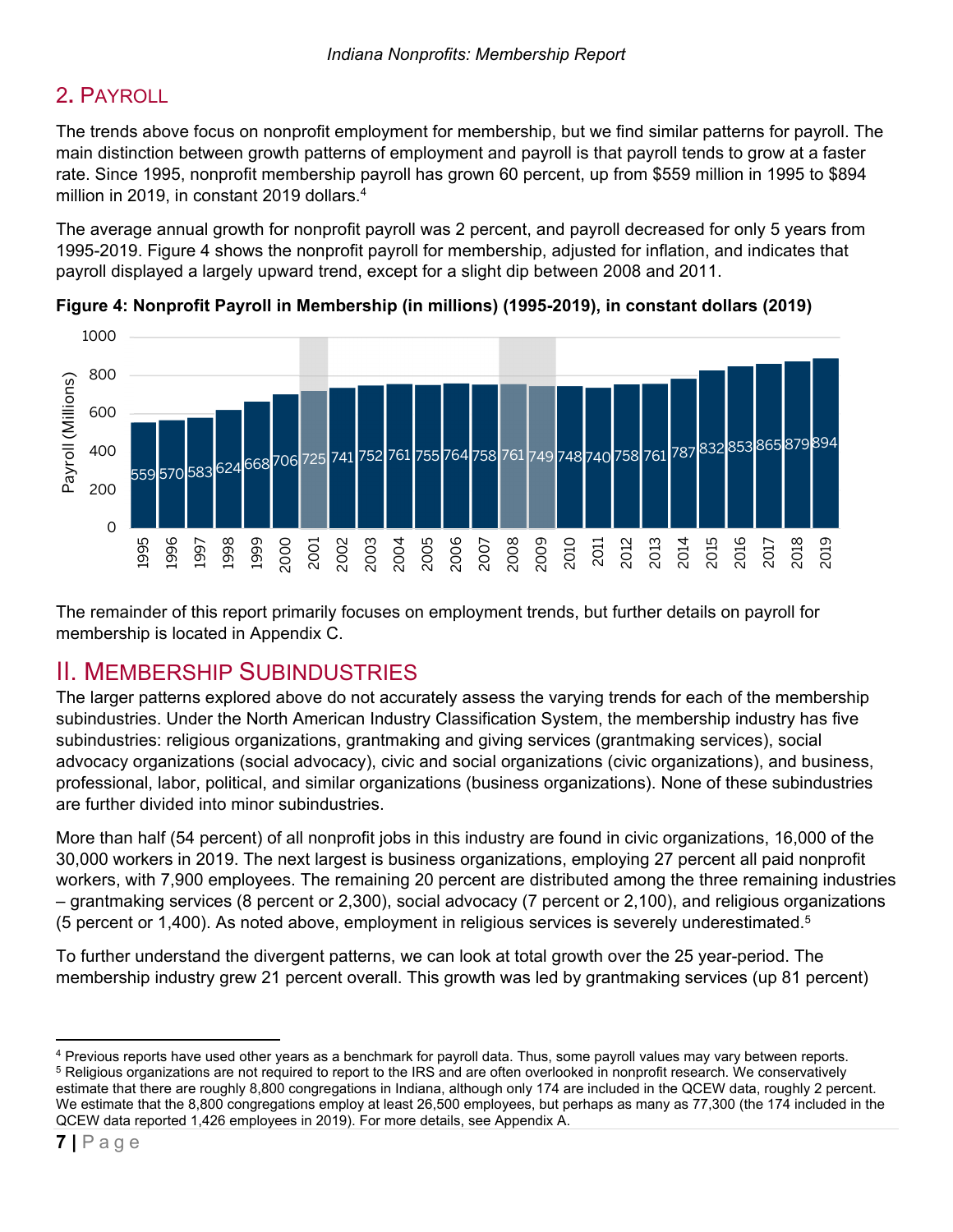and social advocacy (up 77 percent).<sup>6</sup> Civic organizations grew much slower, increasing only 26 percent while business and related organizations actually decreased by 6 percent. Nonprofit payroll, which increased by 60 percent for all membership organizations from 1995-2019, grew for all subindustries. Grantmaking services grew the fastest at 156 percent, followed by social advocacy (130 percent). Although business and related organizations lost employees over the period, its payroll grew 64 percent. Payroll for civic organizations grew the slowest, at 16 percent. See Figure B1 and Figure B2 in Appendix B for subindustry share of growth in employment and payroll.

Figure 5 shows how nonprofit employment in the membership subindustries changed over time. Each of the industries except for business organizations increased. Civic organizations grew the most, adding 3,000 employees from 1995 to 2019. The remaining industries increased by roughly 1,000 or fewer employees. See Figure C3 in Appendix C for more details on nonprofit payroll by subindustry.





To further distinguish between the membership subindustries, we look at the average size of establishments (calculated by dividing total employees by total establishments). These averages should be interpreted with caution, however, since they may hide very large or very small establishments. They also do not distinguish between full-time and part-time workers. Figure 6 shows the average size of nonprofit establishments for membership and its subindustries.

The average size for membership organizations is 12 employees per establishments. Of the subindustries, only civic organizations are larger than that average with 18 employees per establishments. Grantmaking services and social advocacy come next with 11 and 10 employees on average. Both religious and business organizations are the smallest with only 8 employees on average.7

 <sup>6</sup> Reported employment in religious organizations increased (up 64 percent) and payroll by 94 percent, but the data are too incomplete to be reliable.

 $7$  The average size of religious institutions reported here is very similar to what we found in our 2017-18 survey of Indiana nonprofits, which included a random sample of congregations. The almost 230 churches that responded to the survey reported an average of 8.75 paid employees and a median of 3 workers (Indiana Nonprofits: unpublished data).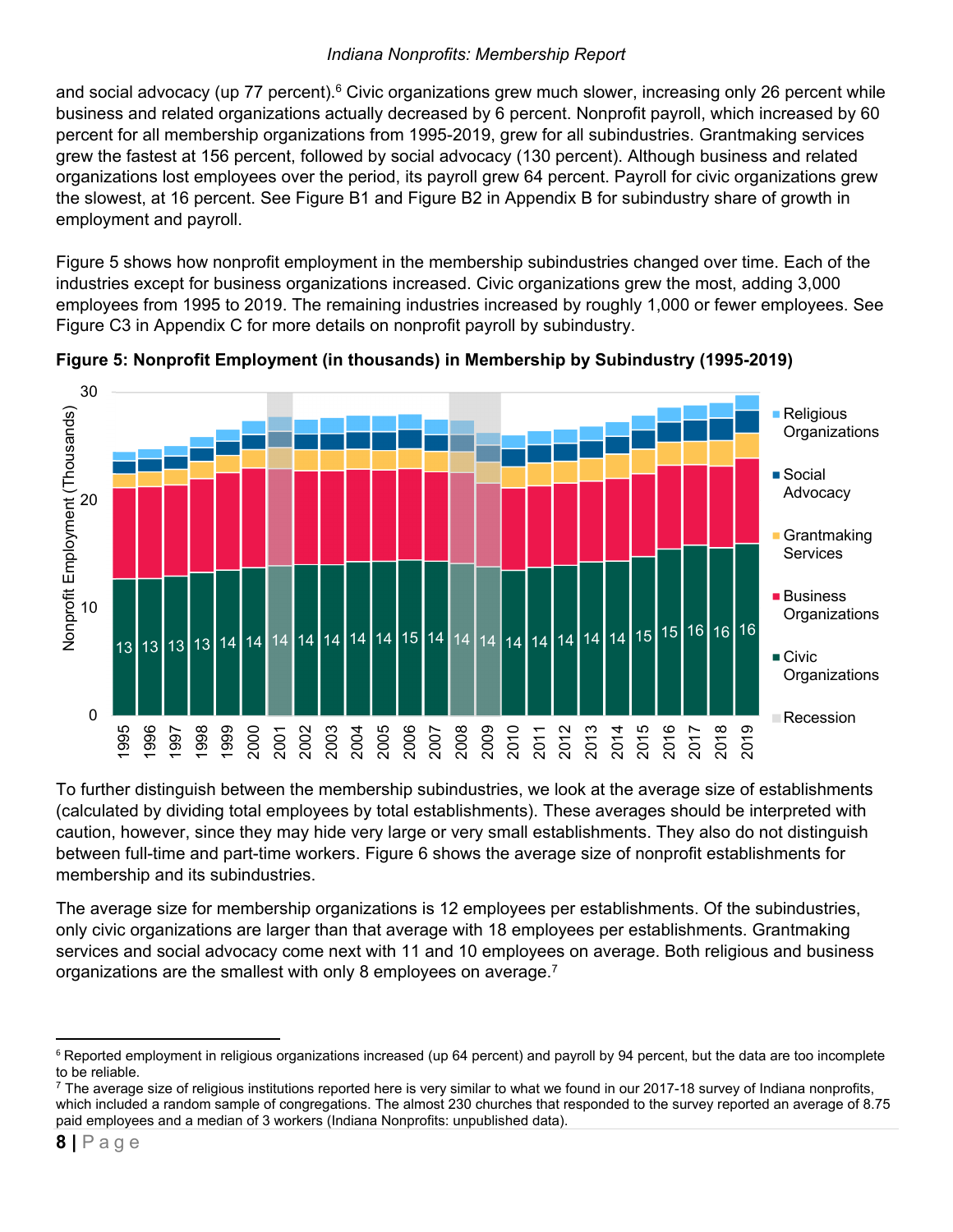

#### **Figure 6: Nonprofit Average Size of Establishments for Membership Subindustries (2019)**

Average annual wage also offers insights into the patterns for these subindustries. Average wage is calculated by dividing the annual payroll (adjusted for inflation to 2019 dollars) by the number of employees. These values also should be interpreted with caution, since averages may hide very large or very low annual wages in some establishments or subindustries. In addition, the number of employees include both part-time and full-time workers, so that industries (or establishments) with many part-time workers may appear to have very low average annual wages. Total payroll includes monetary compensation (e.g., salary, wages, bonuses, commissions, incentive payments, and tips), but not deductions (such as taxes) or fringe benefits. Figure 7 shows the average annual wage for nonprofit establishments for membership and its subindustries.

Figure 7 shows that the average worker in the membership industry earns \$30,000 annually, with those in grantmaking services earning more than double this amount (\$65,000), followed by and business organizations (\$47,000) and social advocacy (\$37,000). Those working for religious organizations (\$26,000) and civic organizations (\$16,000) trail behind, suggesting that some of these workers may be employed only part-time.



**Figure 7: Membership Subindustries Nonprofit Average Wage (thousands), in constant dollars (2019)** 

In the next sections, we take a deeper dive into the five subindustries to identify diverse patterns in employment and payroll.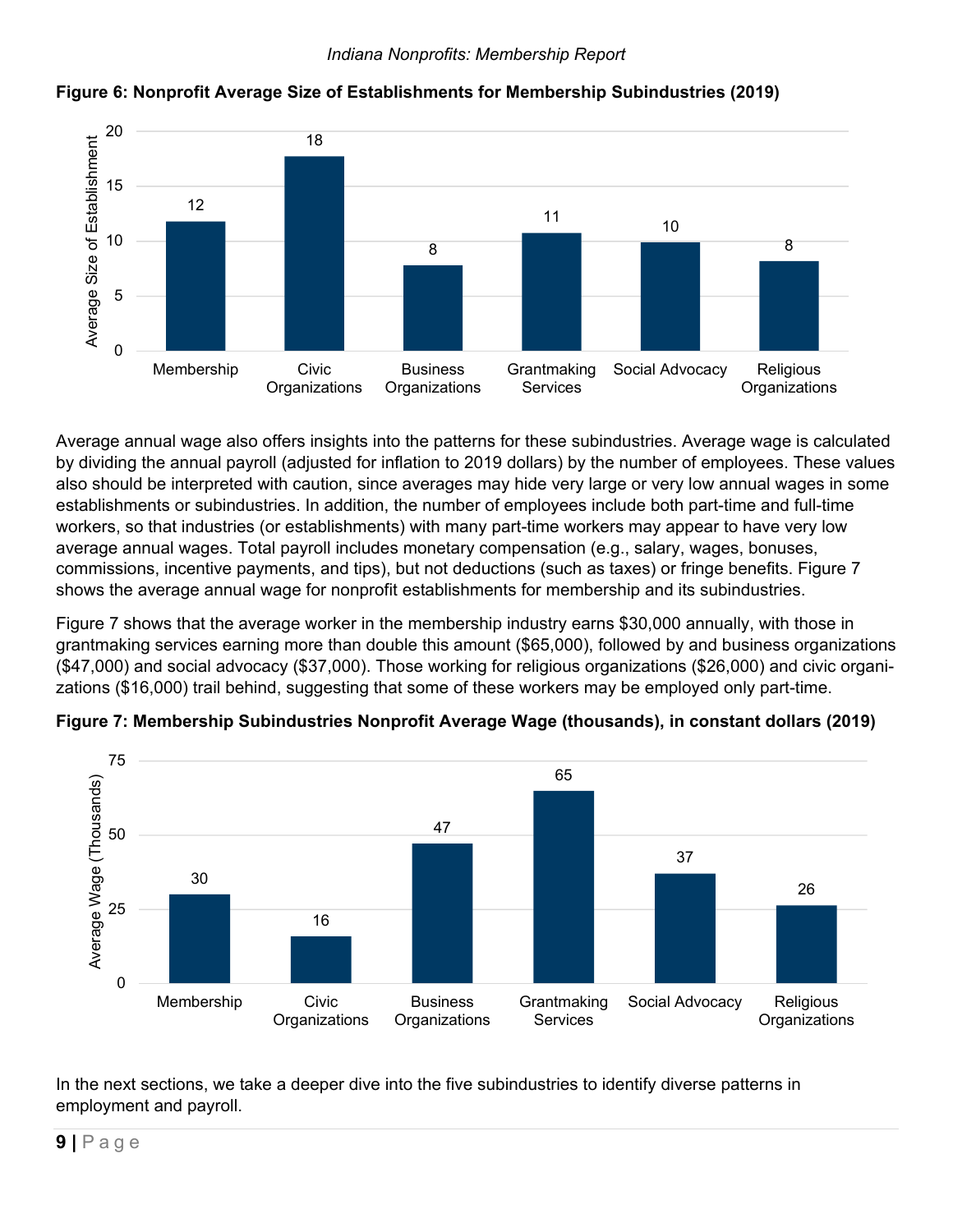# A. CIVIC AND SOCIAL ORGANIZATIONS

Civic organizations is the largest membership subindustry employing over half (54 percent) of paid nonprofit workers in the industry in 2019. This subindustry provides services such as automobile clubs, parent-teacher associations, fraternal lodges, and social clubs.<sup>8</sup> It is characterized by its large size and moderate growth. Nonprofit employment in civic organizations grew 26 percent up from 12,700 in 1995 to 16,000 in 2019, as shown in Figure 8. Employment in civic organizations grew 1 percent on average annually over the 1995-2019 period, and decreased for 6 years, four of them from 2007 to 2010.

Nonprofit payroll increased more slowly, up only 16 percent from \$219 million in 1995 to \$255 million in 2019 (in constant 2019 dollars) and the average annual growth rate in payroll was only 0.7 percent between 1995 and 2019. Indeed, for the 9 years from 2003 to 2011, payroll continuously declined at an average annual rate of 1 percent. See Figure C4 in Appendix C for more details. While average annual wages declined over the entire period, they fluctuated somewhat, increasing from \$17,200 in 1995 to \$18,300 in 2002, before declining to \$15,900 in 2019, adjusted for inflation. The low average annual wages suggest that civic organizations employ a number of part-time workers and that the share of part-time workers may have increased over time.





### B. BUSINESS, PROFESSIONAL, LABOR, POLITICAL, AND SIMILAR **ORGANIZATIONS**

Business and related organizations is the second largest subindustry, employing 7,900 or 27 percent of all membership nonprofit employees. Those employed in this industry work to promote the interests of their members including business associations, professional organizations, labor unions, and political organizations.9 This is the only subindustry which lost nonprofit employment over time decreasing by 6 percent, down from 8,500 in 1995 to 7,900 in 2019, as shown in Figure 9. On average, nonprofit employment in business organizations decreased 0.2 percent annually and for 12 of the 20 years between 1995 and 2019.

Despite the job losses, nonprofit payroll grew 64 percent up from \$227 million in 1995 to \$373 million in 2019. Total payroll for business and similar organizations grew at an average annual rate of 2 percent, decreasing for only 6 years of the period. See Figure C5 in Appendix C for more details. The combination of job losses with increased total payroll means that average annual wages increased considerably over the period, up from

 8 U.S. Census Bureau, 2017 NAICS Manual. Available online at

https://www.census.gov/naics/reference\_files\_tools/2017\_NAICS\_Manual.pdf 9 Ibid Footnote 5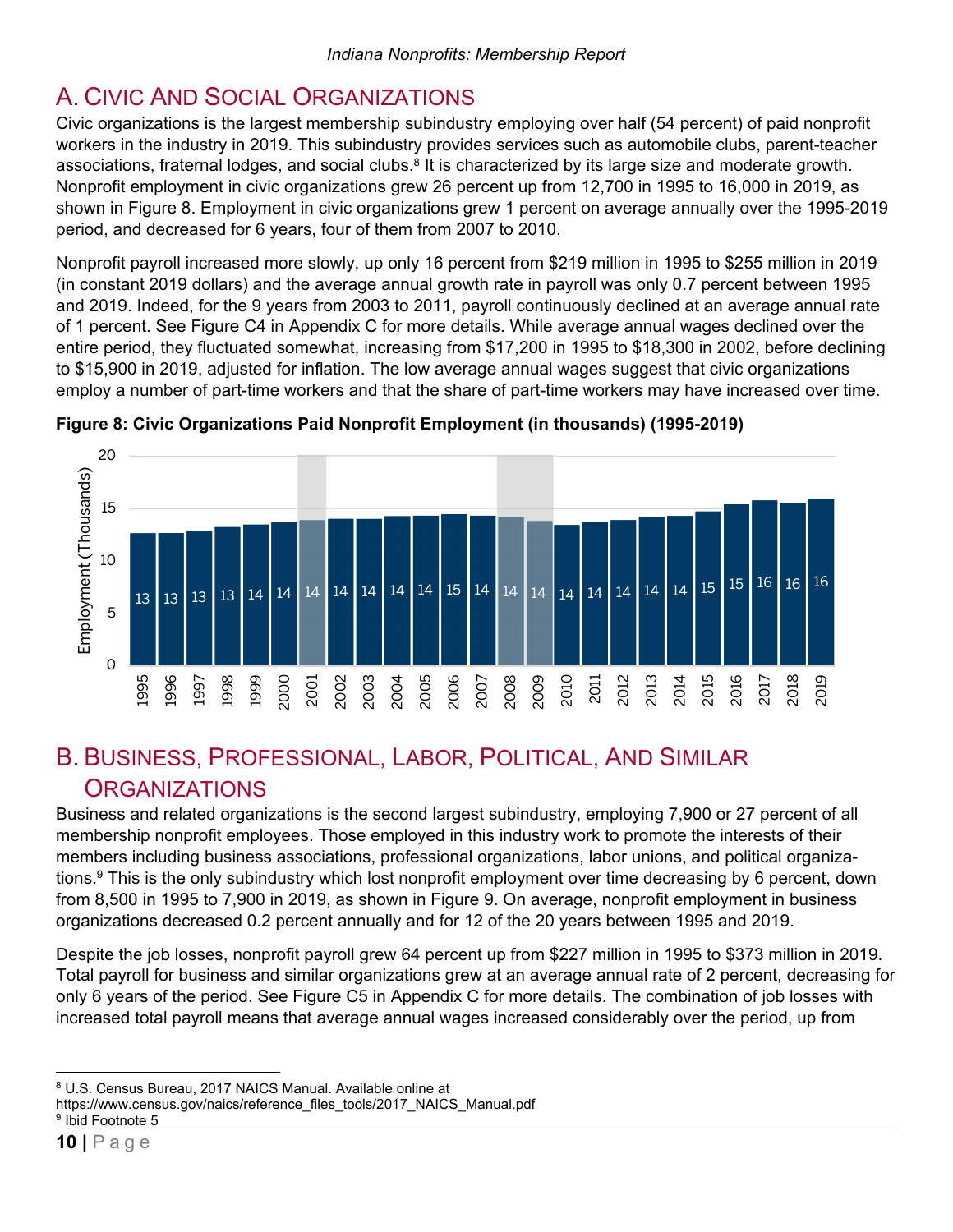about \$27,000 in 1995 to \$47,000 in 2019, or by 75 percent, adjusted for inflation.





### C. GRANTMAKING AND GIVING SERVICES

Grantmaking services is a notably smaller subindustry, employing only 8 percent of all reported membership nonprofit workers. This subindustry includes establishments related to writing, funding, or raising money for grants, such as private foundations, community foundations, and United Way organizations.<sup>10</sup> This industry is characterized by its rapid growth rate over the 25-year period. Nonprofit employment grew by 1,000 employees up from 1,300 in 1995 to 2,300 in 2019, an 81 percent increase or at an average annual rate of 3 percent. Figure 10 shows how employment changed over time and the occasional dips in employment — decreasing for 7 years from 1995 to 2019.

Nonprofit payroll grew even more rapidly than employment, up 156 percent from \$58 million in 1995 to \$149 million in 2019, in constant 2019 dollars. The average annual growth rate for payroll was 4 percent and payroll increased for all but four of the years in the period. See Figure C6 in Appendix C for details. As a result, average annual wages increased, up from \$46,000 in 1995 to \$64,900 in 2019. The increase in average annual wages, 41 percent (adjusted for inflation), is notable, but less than the 75 percent increase for business and related organizations.



#### **Figure 10: Grantmaking Services Paid Nonprofit Employment (in thousands) (1995-2019)**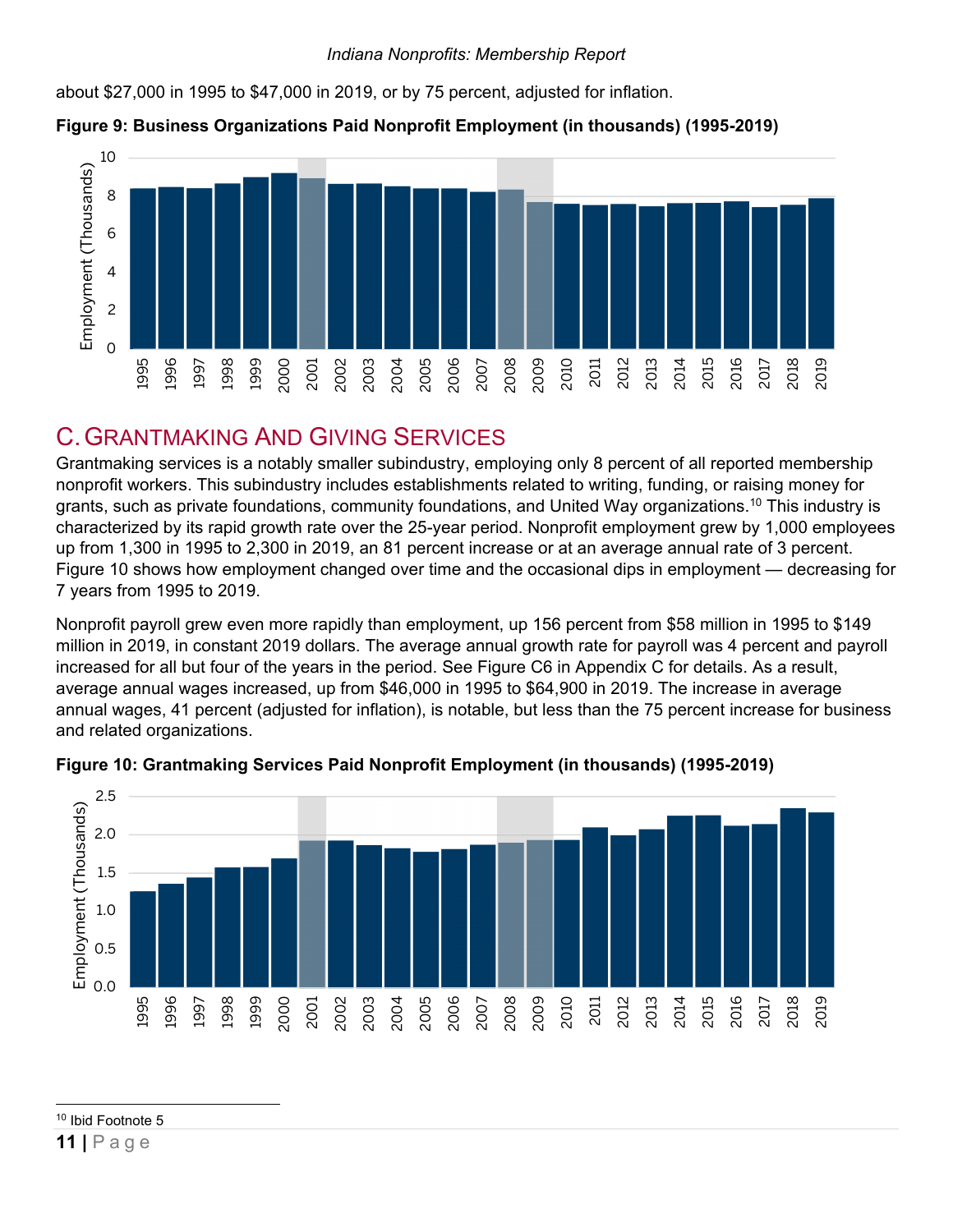# D. SOCIAL ADVOCACY ORGANIZATIONS

The social advocacy sub-industry resembles grantmaking services when it comes to size and growth rate. This subindustry accounts for 7 percent of nonprofit membership employees and has a high growth rate. Establishments in this subindustry are engaged in promoting particular causes or working towards a specific social or political goal.<sup>11</sup> Figure 11 shows how nonprofit employment grew by roughly 900 employees, from 1,200 to 2,100 over the 1995-2019 period, up by 77 percent over the period, with an average annual growth rate of 3 percent. Despite the high growth, this industry lost jobs for 7 of the years in the period.

As with grantmaking services, nonprofit payroll for social advocacy services increased considerably, up 130 percent from \$35 million in 1995 to \$80 million in 2019 (in constant 2019 dollars), or at an average annual rate of 4 percent annually. Payroll in the subindustry increased for 20 of the 25 years between 1995 and 2019. See Figure C7 in Appendix C for more details. As suggested by the higher growth of payroll than jobs in this subindustry, average annual wages increased, up 30 percent, from \$28,500 in 1995 to \$37,000 in 2019.



**Figure 11: Social Advocacy Paid Nonprofit Employment (in thousands) (1995-2019)** 

# E. RELIGIOUS ORGANIZATIONS

The final membership subindustry is religious organizations. This subindustry includes a variety of religionbased services and places of worships. However, as noted above, religious organizations are not required to report to participate in the QCEW (nor report to the IRS) and many religious organizations are unaccounted for in our analysis below. See Appendix A for more details. Given these data problems, it is not surprising that religious organizations is the smallest subindustry, employing only 5 percent of membership employees. Reported nonprofit employment in this subindustry grew from less than 900 workers in 1995 to 1,400 in 2019, up 64 percent (Figure 12). On average, employment grew 2 percent annually and decreased for only 5 years in the period.

Nonprofit payroll grew even more, up 94 percent from \$19 million in 1995 to \$38 million in 2019 (adjusted for inflation). Reported payroll for religious organizations increased by 3 percent on average annually and decreased for only 6 years in the period. See Figure C8 in Appendix C for more details. Average annual wages increased in this subindustry, up from \$22,200 in 1995 to \$26,400 in 2019. Of the three subindustries which experienced growth in average annual wage, the 19 percent increase in average annual wages (adjusted for inflation) was smallest. As noted earlier, average annual wages decreased in civic and social advocacy organizations.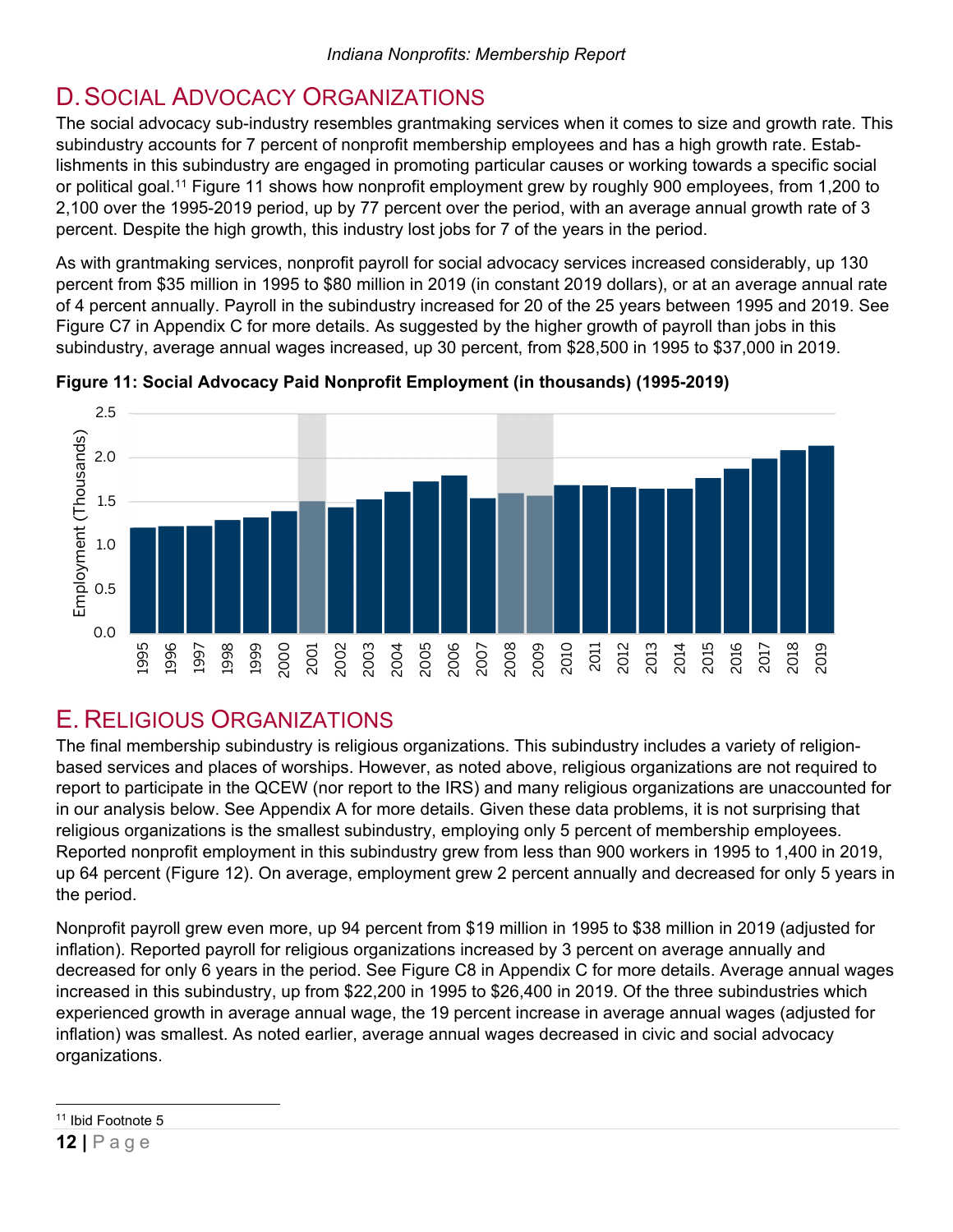

#### **Figure 12: Religious Organizations Paid Nonprofit Employment (in thousands) (1995-2019)**

### III. CONCLUSION

The membership and related organizations profiled in this report serve vital roles in Indiana. They employed a minimum of 30,000 paid workers in 2019, possibly more than twice as many, if it were possible to include all those working for religious organizations. As a result, the economic importance of congregations and other religious organizations is severely underestimated. The paid nonprofit employees we can document for this industry, account for 10 percent of the total nonprofit workforce in Indiana. Employment in this industry grew at only 1 percent annually on average. In 2019, total payroll for the industry was just under \$900 million, up from about \$560 million in 1995 (in constant 2019 dollars).

The membership industry has several subindustries that differ in their share of total industry employment and growth rates. Civic organizations, the largest subindustry with roughly 16,000 employees, experienced moderate growth over the 25-year period. In contrast, the next largest industry, business and related organizations, actually decreased by 500 employees from 8,500 in 1995 to 8,000 workers in 2019. The remaining membership industries are much smaller in size. Grantmaking services employed around 2,300 employees in 2019 even though it grew 81 percent over the 25-year period. Social advocacy is similar in size to grantmaking services and also experienced notable growth over the 1995-2019 period. Religious organizations is seemingly the smallest of the membership subindustries, but most religious organizations are excluded from the data sources available to us.

We also looked at average size and saw that civic organizations have the largest average size, with 18 employees per establishment on average with the next largest subindustry, grantmaking services, having 11 employees on average. Social advocacy was the next largest with 10 employees on average. Religious and business organizations tend to be the smallest with roughly 8 employees.

We also looked at average wage and found that those working for grantmaking services (\$65,000 on average annually) and business organizations (\$47,000) have notably higher average wages compared to the remaining subindustries – and in both cases, average annual wages increased considerably (up respectively 41 and 75 percent, adjusted for inflation). Average annual wages for social advocacy workers were \$37,000, followed by religious organizations at \$26,000. Average annual wages in these subindustries also increased, but more modestly, by respectively 30 and 19 percent. Those working for civic organizations had the lowest average annual wages by far, at only \$16,000, and average wages actually declined over the 1995 to 2019 period.

Although the membership and related establishments appear to be a relatively small component of the Indiana nonprofit sector in terms of paid employees and payroll, they are likely a larger segment than we are able to document. Moreover, these organizations play key roles in other ways. They advocate for diverse social and political causes, promote and defend the interests of their members, support various causes through raising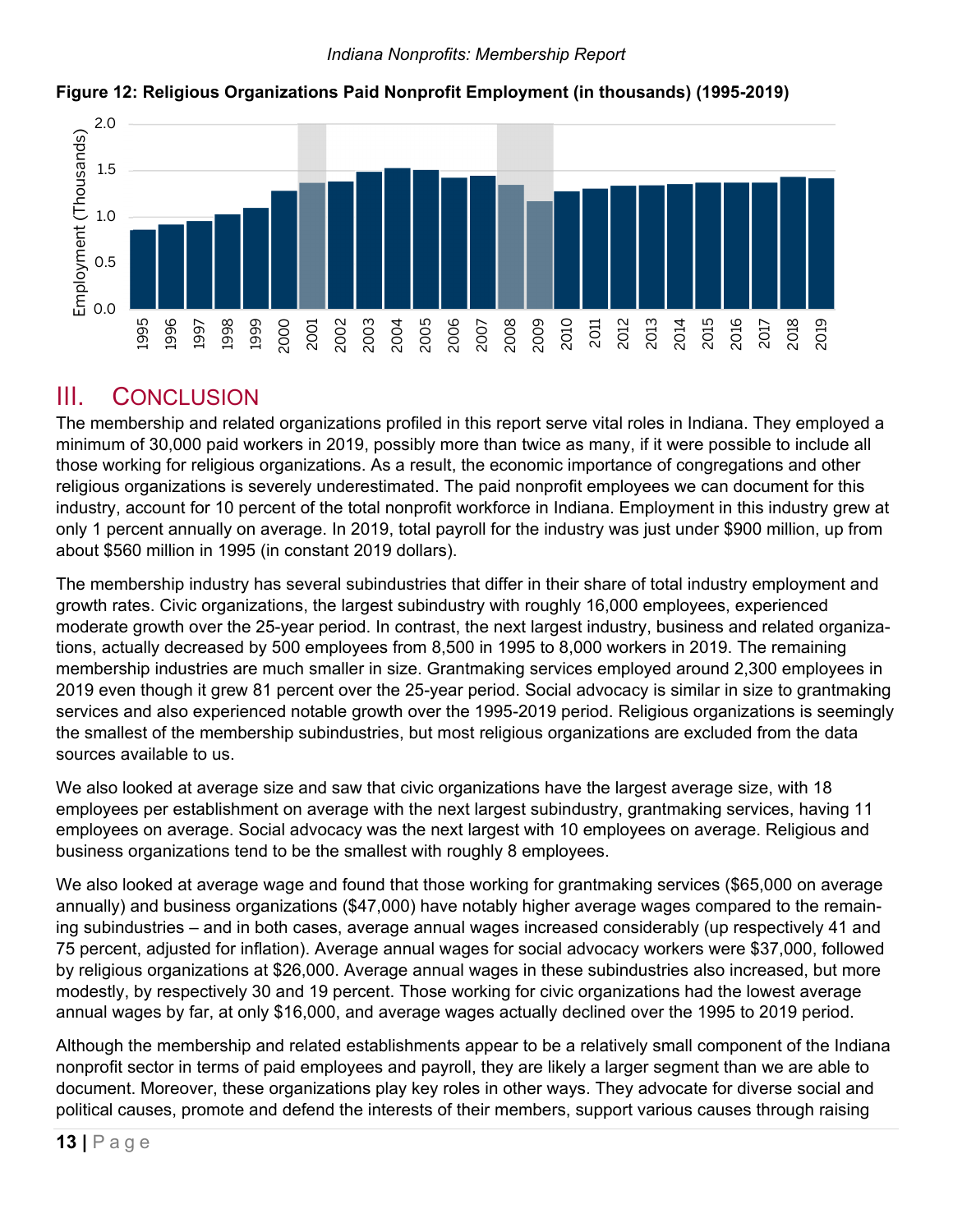funds and making grants to other charities, and organize and promote religious services.

Civic and social organizations often have a large presence on college campuses, where they engage college students who in turn get involved in the broader community. The same holds for seniors who also commit more time to such organizations.<sup>12</sup> Business and professional organizations allow Indiana citizens to get involved in various efforts that may tie in with their occupational-related needs and interests. For example, Chambers of Commerce work to support business interests in their communities. The American Federation of Labor & Congress of Industrial Organizations (AFL-CIO) in Indiana works to support workers' rights.13

Grantmaking services play crucial roles in funding other organizations and supporting nonprofits that provide needed services to Hoosiers. For example, the COVID-19 pandemic curtailed crucial services because of social distancing requirements, but special fundraising efforts allowed United Way organizations and Community Foundations to ensure that key services were available.14 Social advocacy organizations provide opportunities for Hoosiers to organize and support the causes they care about, such as racial justice, immigrant rights and child welfare.<sup>15</sup> Religious organizations serve a particularly important role in the United States. Although religious attendance and membership has decreased, it is estimated that roughly half of US adults still members of a church.16

Membership establishments are primarily funded through membership fees, special events, charitable donations, and government support. Grantmaking organizations, such as those represented by the Indiana Philanthropy Alliance, are private foundations (e.g., the Lilly Endowment) or public charities (e.g., United Way organizations and community foundations), eligible to receive tax-deductible contributions from Individuals and businesses). In turn, they provide grants for many different charitable organizations, including a subset of civic and advocacy associations that are registered as public charities.<sup>17</sup> All civic and advocacy organizations also get funding (usually in the form of membership fees) from those who support their cause. Government support is more limited for establishments included in this industry, but may include grants to a subset of membership organizations, tax exemption, tax credits, non-cash assistance, and more.18 Many businesses support special events that are important sources of funding for membership organization. Business, professional and labor organizations rely on fees and dues from their own members, although there have been efforts to limit the bargaining power of labor unions, such as teachers' organizations.19

The membership industry offers a wide range of services to Indiana citizens. Although the funding and supports vary across the subindustries, each offers crucial services and opportunities for Hoosiers to connect with their community, pursue their passions, and advocate for particular policy goals.

 <sup>12</sup> See Farrell McKenna (2015), "IBISWorld Industry Report 81341," online at https://nonprofitcpas.com/resource bank/155/ibisworld industry report 81341.pdf

<sup>19</sup> See Dan Carden (2021), "State lawmakers target membership, funding of Indiana teachers' unions," online at http://kokomoperspective.com/politics/indiana/state-lawmakers-target-membership-funding-of-indiana-teachersunions/article\_f0673014-3c3e-5052-ad09-a29b01a3c47b.html

<sup>&</sup>lt;sup>13</sup> See IN AFL-CIO, "Indiana State AFL-CIO," online at https://www.inaficio.org/<br><sup>14</sup> See Times Union (2021), "Additional COVID-19 Relief Coming to United Way," online at https://timesuniononline.com/Content/Local-News/Local-News/Article/Additional-COVID-19-Relief-Coming-To-United-Way/2/453/134060

<sup>15</sup> See Indiana Philanthropy Alliance (2020), "Clowes Fund Supports Immigrant Justice, Child Welfare in Indianapolis," online at https://www.inphilanthropy.org/news/clowes-fund-supports-immigrant-justice-child-welfare-indianapolis <sup>16</sup> See Jeffrey Jones (2019), "U.S. Church Membership Down Sharply in Last Two Decades," online at

https://news.gallup.com/poll/248837/churchmembership-down-sharply-past-two-decades.aspx<br><sup>17</sup> See Serve Indiana (2021), "Resources & Trainings," online at <u>https://www.in.gov/serveindiana/resources-and-trainings/</u><br><sup>18</sup> Ibid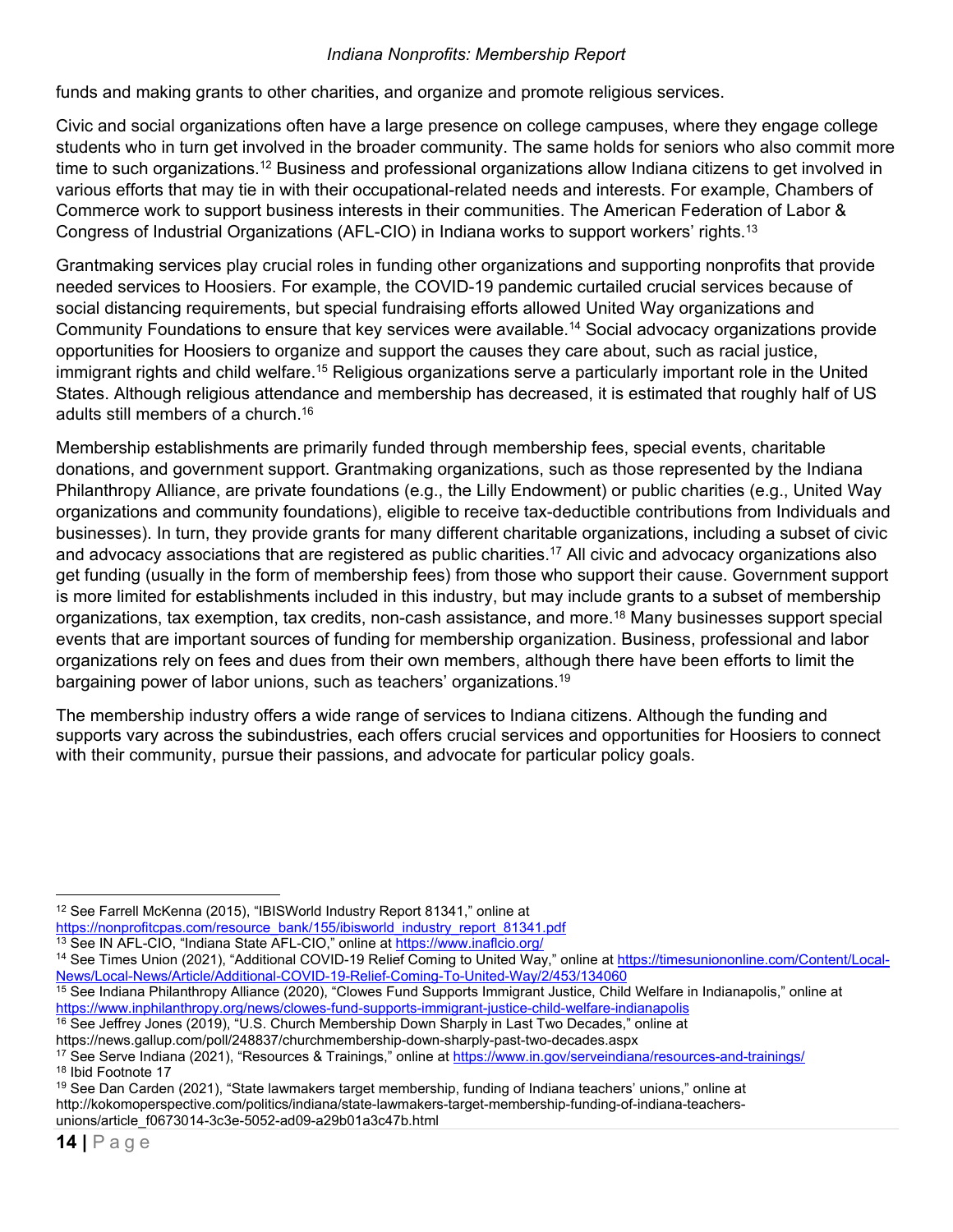### **APPENDIX A: METHODOLOGY**

#### **Source of Data**

The two sources of data for this report is the Quarterly Census of Employment and Wages (QCEW) and the IRS Exempt Organization's Master File/Business Master File (EOMF/BMF). We use both sources in order to construct the best possible estimate of nonprofit employment in Indiana.

#### **Scope of Data**

The QCEW is a cooperation between the U.S. Bureau of Labor Statistics, the U.S. Department of Labor, and State Employment Security Agencies. In Indiana, the Department of Workforce Development works with the Indiana Business Research Center (IBRC) to produce quarterly counts of employers, employees, and wages for the state, Metropolitan Statistical Areas (MSA), Economic Growth Regions (EGR), and counties by industry as defined by the North American Industry Classification System (NAICS). Nationwide, the QCEW covers over 95 percent of U.S. jobs.<sup>20</sup>

The BMF lists all tax-exempt entities registered under section 501(c) of the Internal Revenue Code. Among other fields, it includes the exempt entity's name, reporting address, Federal Employer Identification Number (EIN), and the Internal Revenue Code Subsection under which it is recognized and registered by the Internal Revenue Service. We include all twenty-six subsections of 501(c) entities in the BMF, of which most (74 percent in Indiana) are registered under subsection 501(c)(3) and are commonly referred to as charities. Nationally, the BMF includes 1.8 million exempt organizations.<sup>21</sup>

#### **Data Processing and Cleaning**

The Indiana Business Research Center (IBRC) at Indiana University reconciles the data in the two sources using EINs to identify private nonprofit establishments in the QCEW files. IBRC then aggregates the data by industry, region, and sector (nonprofit, for-profit, and government), and applies legally mandated confidentiality screens. Thus, data are suppressed if the aggregate includes less than three establishments, if one establishment comprises more than 80 percent of the employment of a data grouping, or if suppressed data can be estimated from other available data. We standardize the names of data fields, compute annual counts of establishments, number of employees, total payroll, and average annual wages by industry and subindustry for all sectors, and by region.

#### **Limitations**

The QCEW covers an estimated 95 percent of all paid employees.<sup>22</sup> However, certain employees are not required to participate, including religious organizations and charities with less than four employees.<sup>23</sup> These omissions from the QCEW data are important for our analysis since it means we underestimate nonprofit employment in Indiana. To quantify the extent of the underestimation, we rely on data obtained from our large 2017 Indiana Nonprofits Survey, based on a randomly selected sample of all types of Indiana nonprofits. This

www.irs.gov/charities-non-profits/exempt-organizations-business-master-file-extract-eo-bmf, retrieved November 15, 2020.<br><sup>22</sup> The U.S. Bureau of Labor Statistics, Quarterly Census of Employment and Wages. United States Dep

Employment and Training Administration, ETA Overview. United States Department of Labor, 2020. Available at https://oui.doleta.gov/unemploy/pdf/uilawcompar/2019/coverage.pdf, retrieved February 10, 2020.

 <sup>20</sup> The U.S. Bureau of Labor Statistics, Quarterly Census of Employment and Wages. United States Department of Labor, 2020. Available at <u>https://www.bls.gov/cew/</u>, retrieved January 13, 2020.<br><sup>21</sup> Internal Revenue Services, Exempt Organizations Business Master File Extract. Internal Revenue services, 2019. Available at

Available at https://www.bls.gov/cew/overview.htm#data\_available, retrieved February 10, 2020.<br><sup>23</sup> Exceptions include proprietors, unincorporated self-employed, unpaid family members, certain farm and domestic workers, ce railroad workers, some workers who earned no wages during the entire applicable pay period (e.g., because of work stoppages, temporary layoffs, illness, or unpaid vacations), select elected officials, members of the armed forces, certain short-term government employees. In Indiana, insurance agents on commission, casual labor not in course of employer's business, part-time service for nonprofits, student nurses and interns, and students working for schools are not required to participate.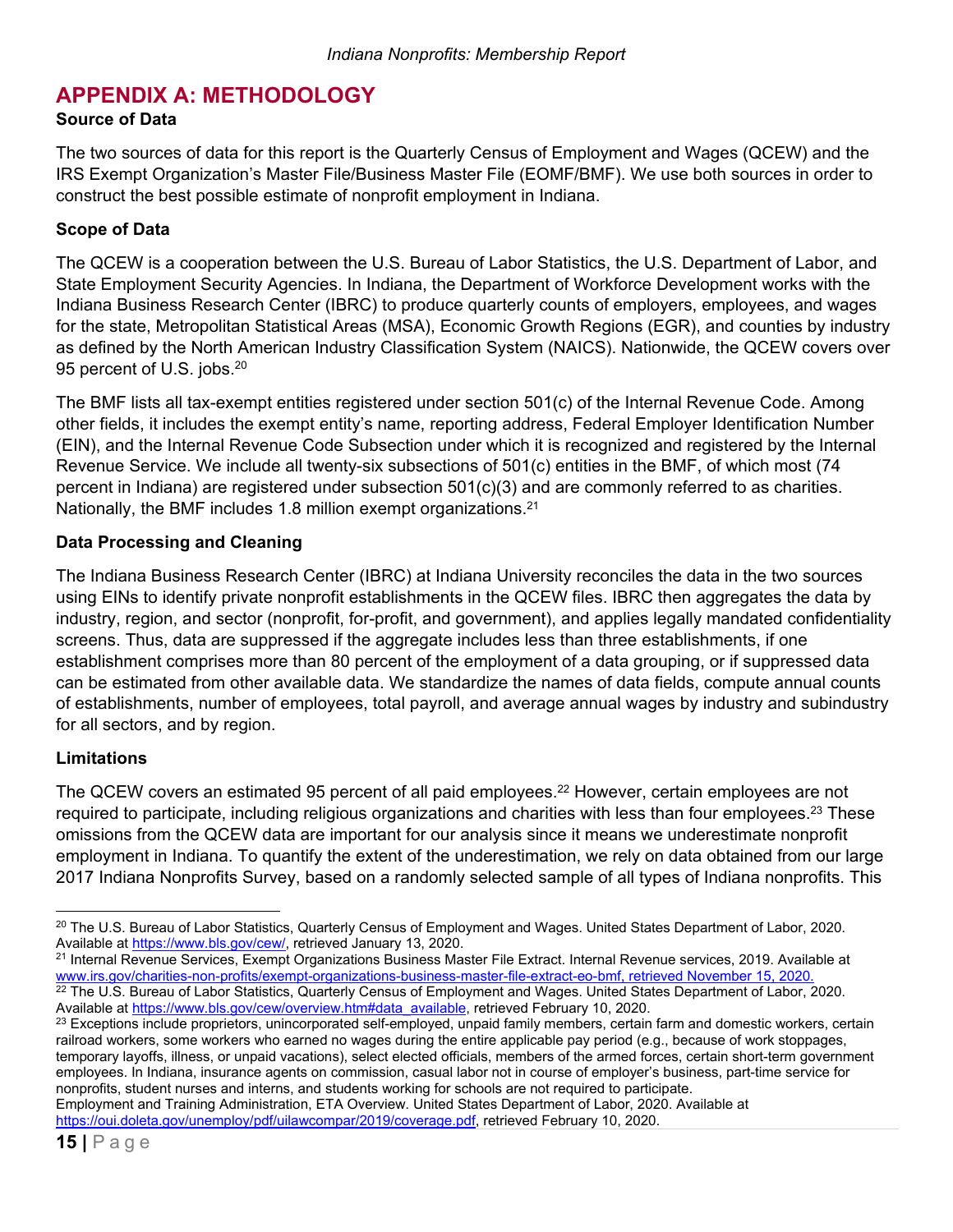survey effort involved combining and de-duplicating nonprofits registered with the IRS under all sub-sections of 501(c), incorporated nonprofits from the Indiana Secretary of State (SOS), and Yellow Page Listing of Churches (Infogroup).24

The exclusion of religious organizations is likely to be most important source of underestimation. Congregations are neither required to register as tax-exempt entities with the IRS nor participate in the QCEW reporting system. We estimate that there are about 8,800 congregations in Indiana,<sup>25</sup> but only 174 were included in the QCEW data for 2019. Using a conservative estimate of 3 paid employees per congregation, the 8,800 congregations are likely to have at least 26,500 paid employees, but perhaps as many as 77,300.<sup>26</sup> The QCEW only reports 1,426 employees of religious establishments, suggesting that our estimate of nonprofit employees in Indiana is undercounted by at least 25,100 religious employees, but the true underestimate is likely closer to 75,800.

Charities with less than four employees are also not required to participate in QCEW. Based on the 2017 Indiana nonprofit survey, we estimate that there are almost 3,700 IRS-charities that are not churches and that have at least 1 but less than four paid employees. The survey also shows that these small charities employ an average of 1.7 employees, suggesting that there should be a total of 6,400 employees in the QCEW data. Although some of these are indeed included in the QCEW data, that is the case for only 943 establishments with 1,814 paid employees. Consequently, our estimate of nonprofit employees in Indiana is underestimated by about 4,600 employees.27

Finally, not every nonprofit in Indiana registers with the IRS, but some nevertheless are incorporated with the Indiana Secretary of State (SOS). As part of our efforts to develop the sample for our 2017 survey, we estimate that roughly 18,566 nonprofits were incorporated with the SOS, but not registered with the IRS. From our 2017 Indiana Nonprofit Survey, we estimate that about 14 percent of these (corresponding to about 2,700 nonprofits statewide) had employees with a median of 6.5 employees, for a total of roughly 17,200 employees.<sup>28</sup> If those employers report to the QCEW system, they would be classified as for-profit employers under our methodology because their EIN is not included in the IRS BMF. It seems clear that the actual number of nonprofit paid employees is substantially higher, probably by at least 46,950 than the numbers we are able to document.

There are other potential sources of error in the QCEW data. Thus, the number of employees is measured by the number of filled jobs for the pay period that includes the  $12<sup>th</sup>$  day of each month as reported by the employer. There is no distinction between part-time and full-time employees in this count. Under this system, a person working two jobs would be double counted.

Similarly, the BMF used to identify nonprofits in the QCEW data is not comprehensive. Some nonprofits are not required to register with the IRS as exempt entities. In addition to religious organizations, nonprofits with less than \$5,000 in revenues, political groups, and homeowners' associations do not need to register.<sup>29</sup>

 <sup>24</sup> The 2017 Indiana Nonprofits Survey allows a clearer picture of unaccounted nonprofit employees. Using the sample statistics, we estimated the mean and median number of paid employees per establishment. These numbers were then used on the de-duplicated universe of nonprofits in Indiana created using the IRS, Secretary of State, and Infogroup data. For more details, see "Surveying Nonprofits: Sampling Strategies and Quality, by Kirsten A. Grønbjerg, Ashley Clark, Hannah Martin, Tyler Abbott, and Anthony<br>Colombo (Bloomington, IN: Indiana University School of Public and Environmental Affairs, November

 $^{25}$  The Infogroup (yellow page) listing includes about 9,600 congregations; de-duplication leaves just over 8,800.<br><sup>26</sup> The underestimate of 25,100 employees is conservative as a result of using the median number of em the 2017 Indiana Nonprofit survey. Using the mean value of 8.75, the underestimation would be closer to 75,900 employees. The latter is likely more valid, since the 174 congregations included in the QCEW data for 2019 have an average of 8.2 employees, very close to the survey mean.

 $27$  The QCEW data show that charities with less than four paid employees on average have 1.92 employees. This is very close to average estimate based on the survey (1.7) suggesting that this underestimate is likely to be

<sup>&</sup>lt;sup>28</sup> The employee estimate is conservative using the low median of 6.5. The mean number of employees is 17.5 which suggests an employee count of nearly 46,000.

<sup>&</sup>lt;sup>29</sup> Internal Revenue Services, Tax-Exempt Status for Your Organization. United States Department of the Treasury, 2020. Available at https://www.irs.gov/pub/irs-pdf/p557.pdf, retrieved February 10, 2020.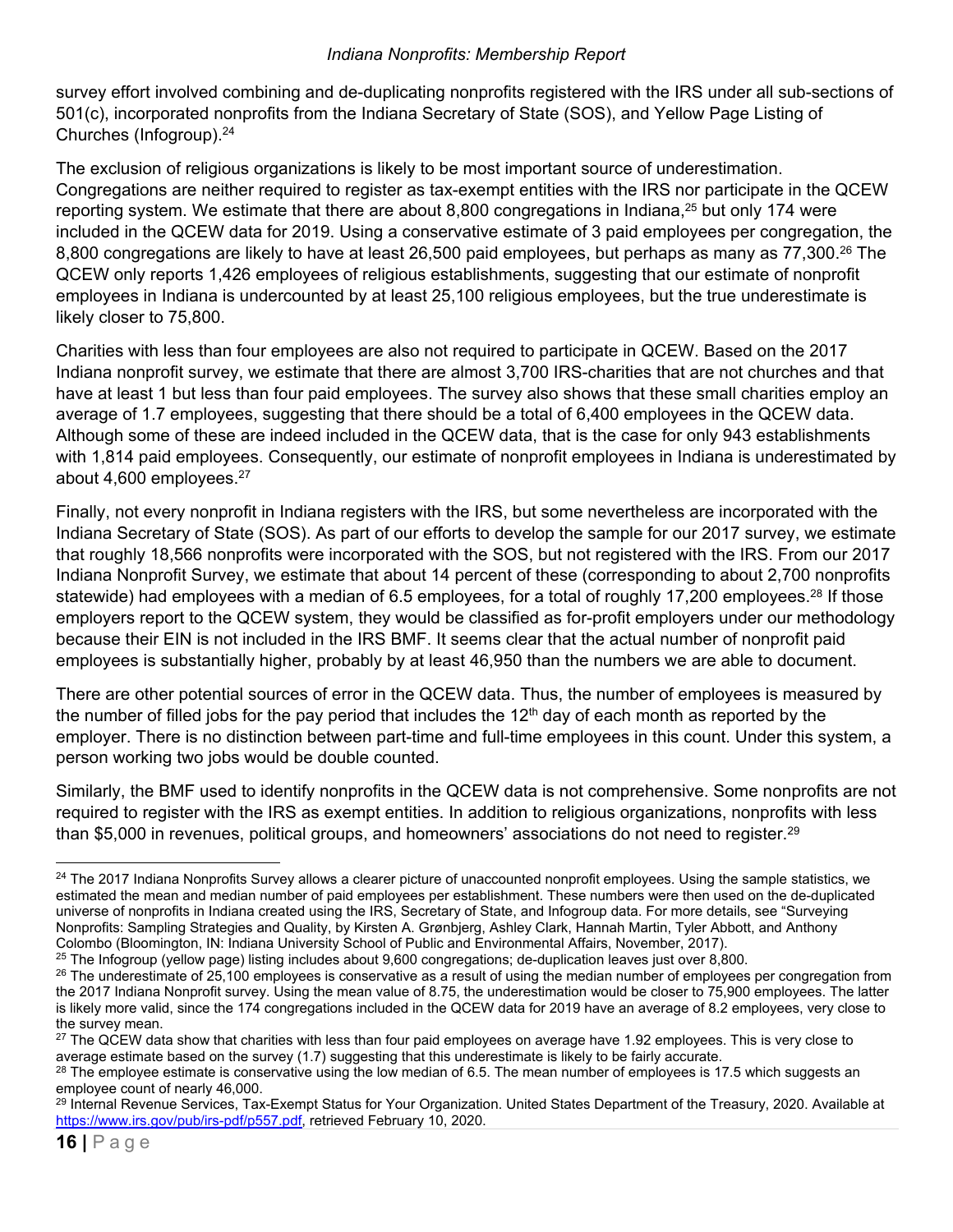Unfortunately, we can only identify private establishments as nonprofits in the QCEW data, if they are registered with the IRS; all other nonprofits that have paid employees in the QCEW data will by necessity be classified as for-profit establishments.

In addition, some for-profit companies may have nonprofit subsidiaries and the QCEW would not identify the subsidiaries as nonprofit in their records. The reverse is also true – if nonprofits have commercial subsidiaries, the latter would be counted as a nonprofit. Regarding wages, the QCEW counts bonuses, stock options, the cash value of meals and lodging, and tips and gratuities in addition to wage. However, fringe benefits (such as employer contributions to health insurance or pensions) are not included.

Finally, the IRS status in the EOMF is as of March or April of the data year in question. Any newly registered exempt entities may not be included, since the process to identify nonprofits may take up to several months. We believe the error is relatively insignificant, but we cannot confirm that assumption. The same situation occurs for entities that convert to for-profits during the data year. Then, although the EOMF lists them as nonprofits, they technically would cease to be nonprofits during the year. In either case, if these entities have employees and payroll during the year, they would be counted as for-profits. These limitation leads to discrepancies between the true count of Indiana nonprofit employment and the estimates developed by the Indiana Nonprofits Project.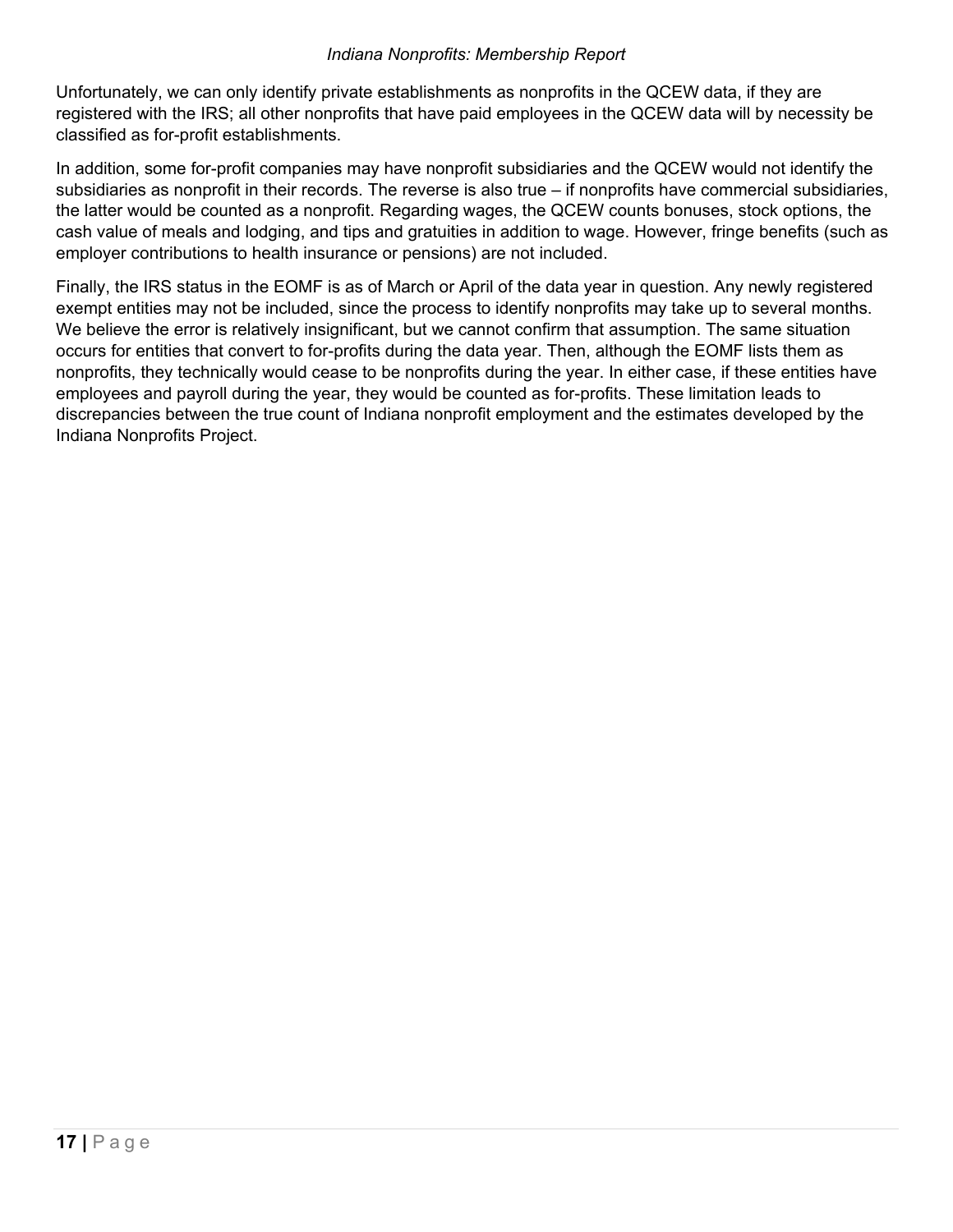### **APPENDIX B: ADDITIONAL GRAPHS**

#### **Figure B1: Subindustry Share for Total Percent Change in Nonprofit Employment (1995-2019)**



**Figure B2: Subindustry Share for Total Percent Change in Nonprofit Payroll (1995-2019), in constant dollars (2019)** 

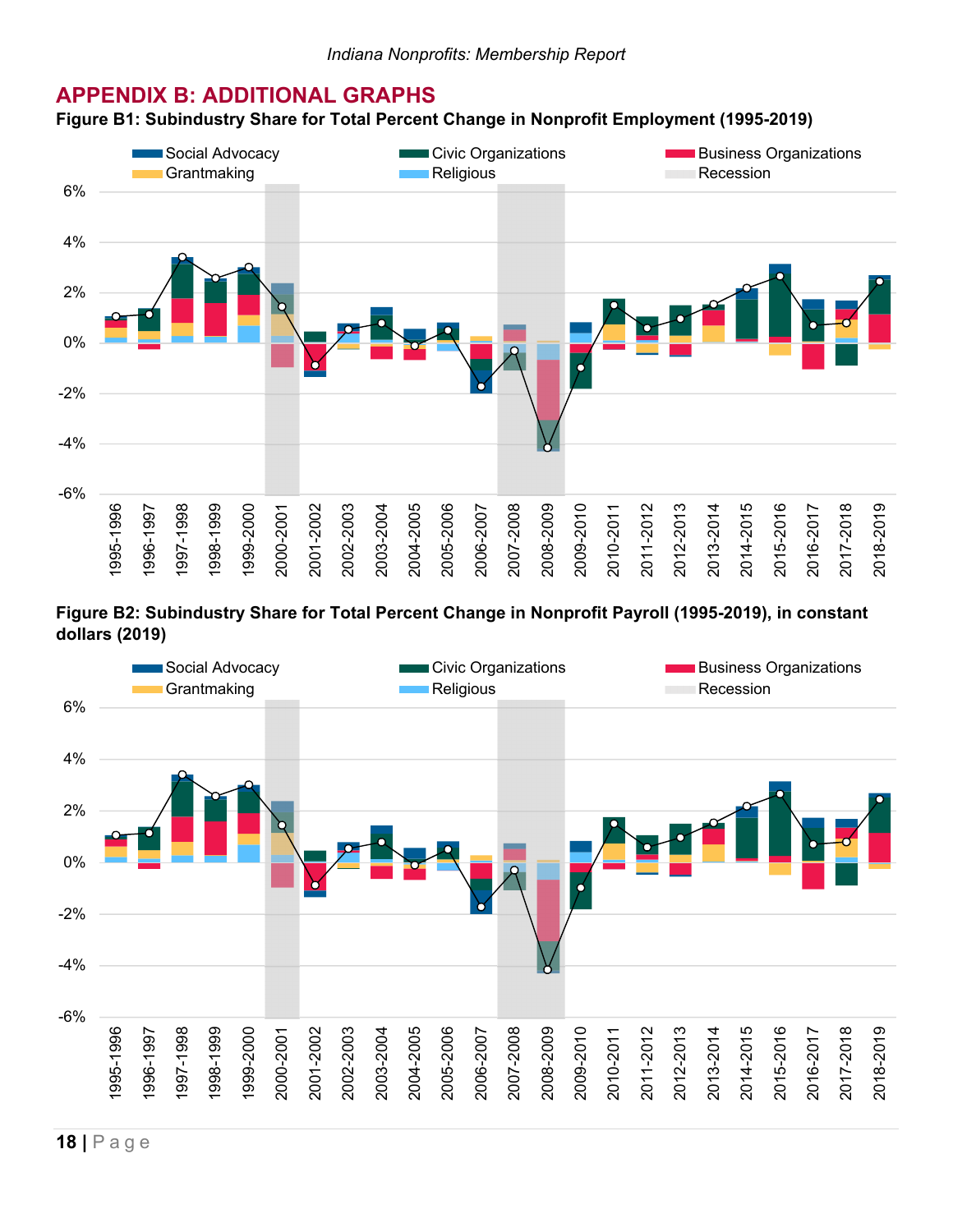### **APPENDIX C: PAYROLL GRAPHS**

**Figure C1: Nonprofit Payroll (in billions) by Industry (1995-2019), in constant dollars (2019)** 



**Figure C2: Annual Percent Change in Nonprofit Membership Payroll (1995-2019), in constant dollars (2019)** 

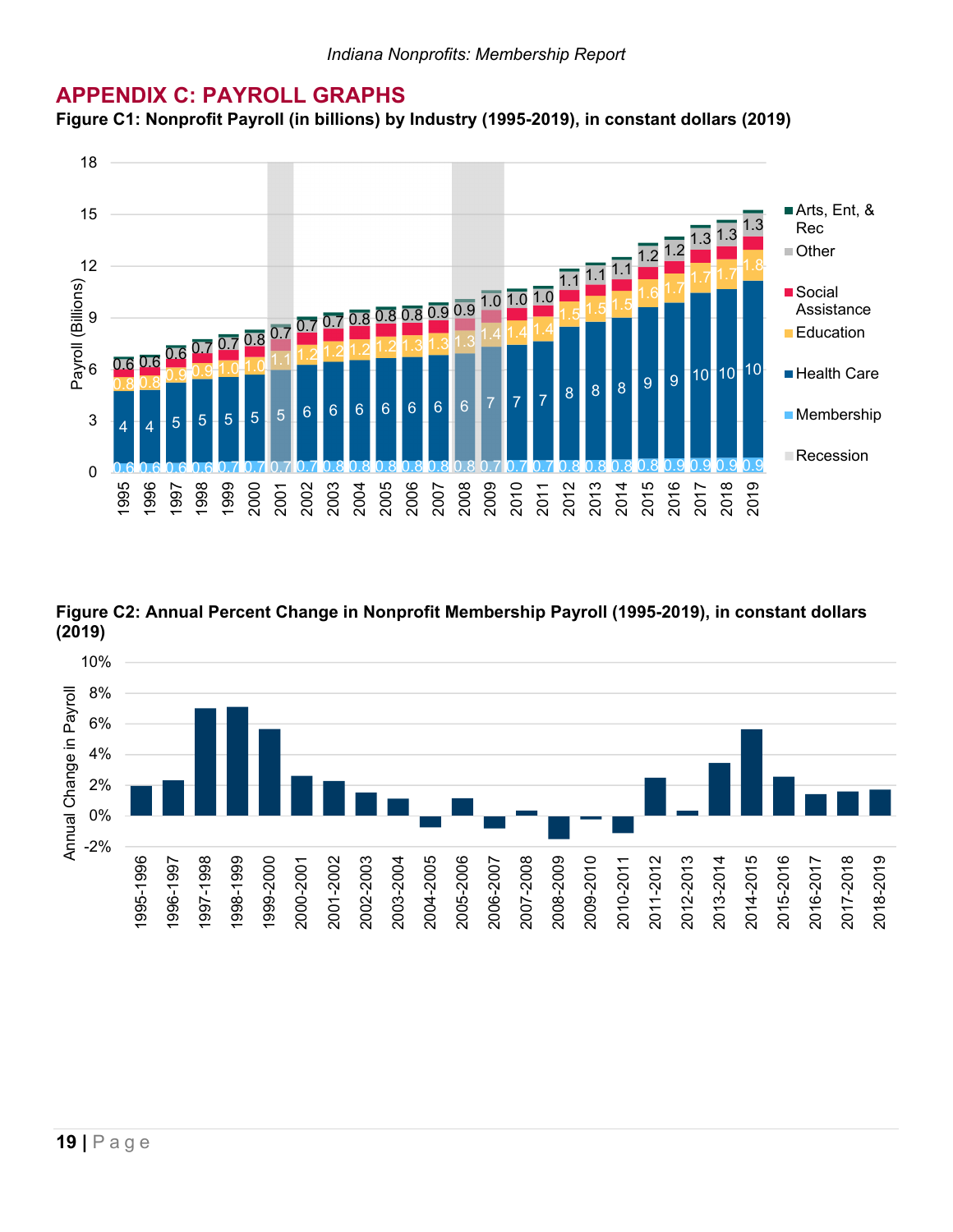

**Figure C3: Nonprofit Payroll (in millions) in Membership by Subindustry (1995-2019), in constant dollars (2019)** 



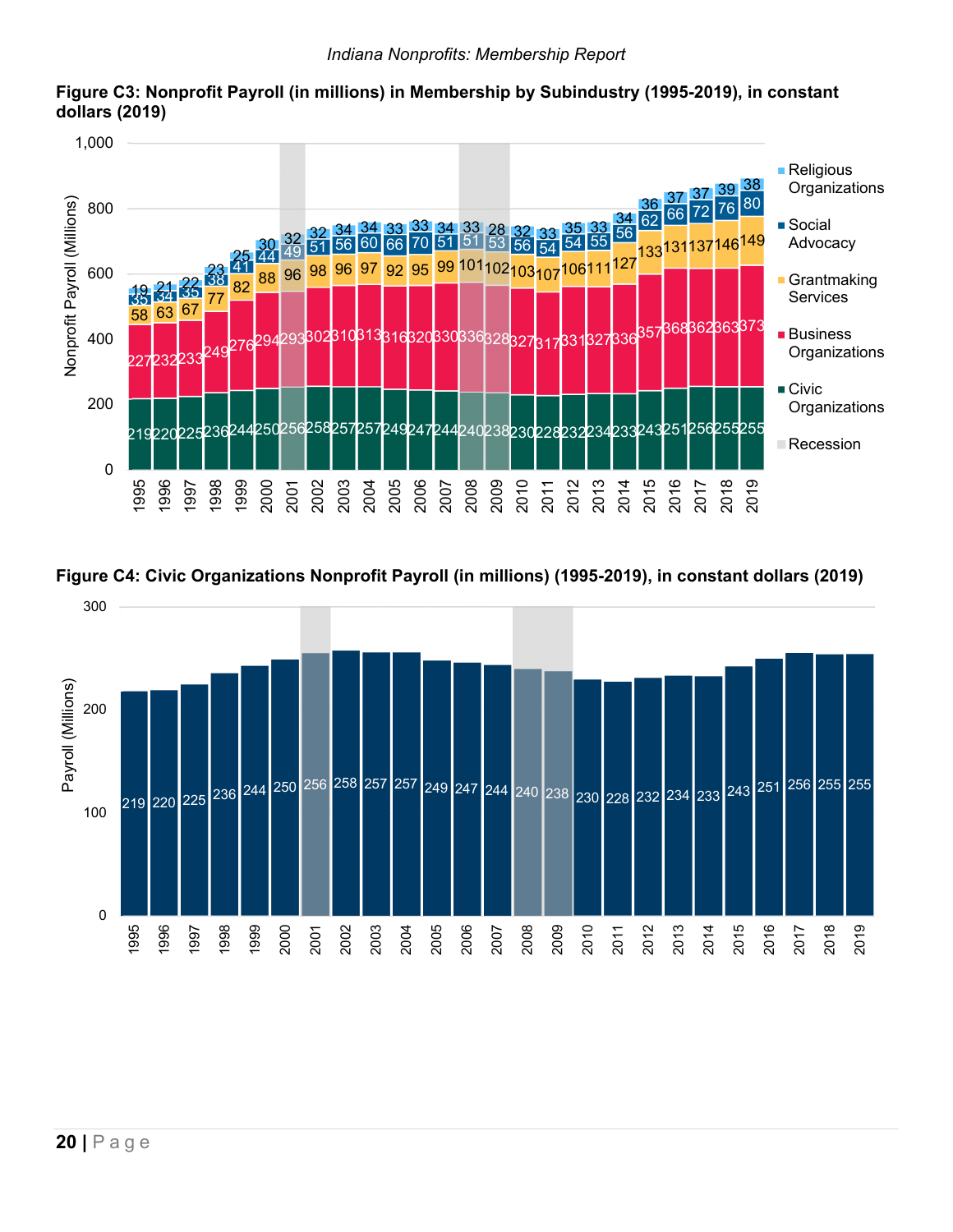

**Figure C5: Business Organizations Nonprofit Payroll (in millions) (1995-2019), in constant dollars (2019)** 



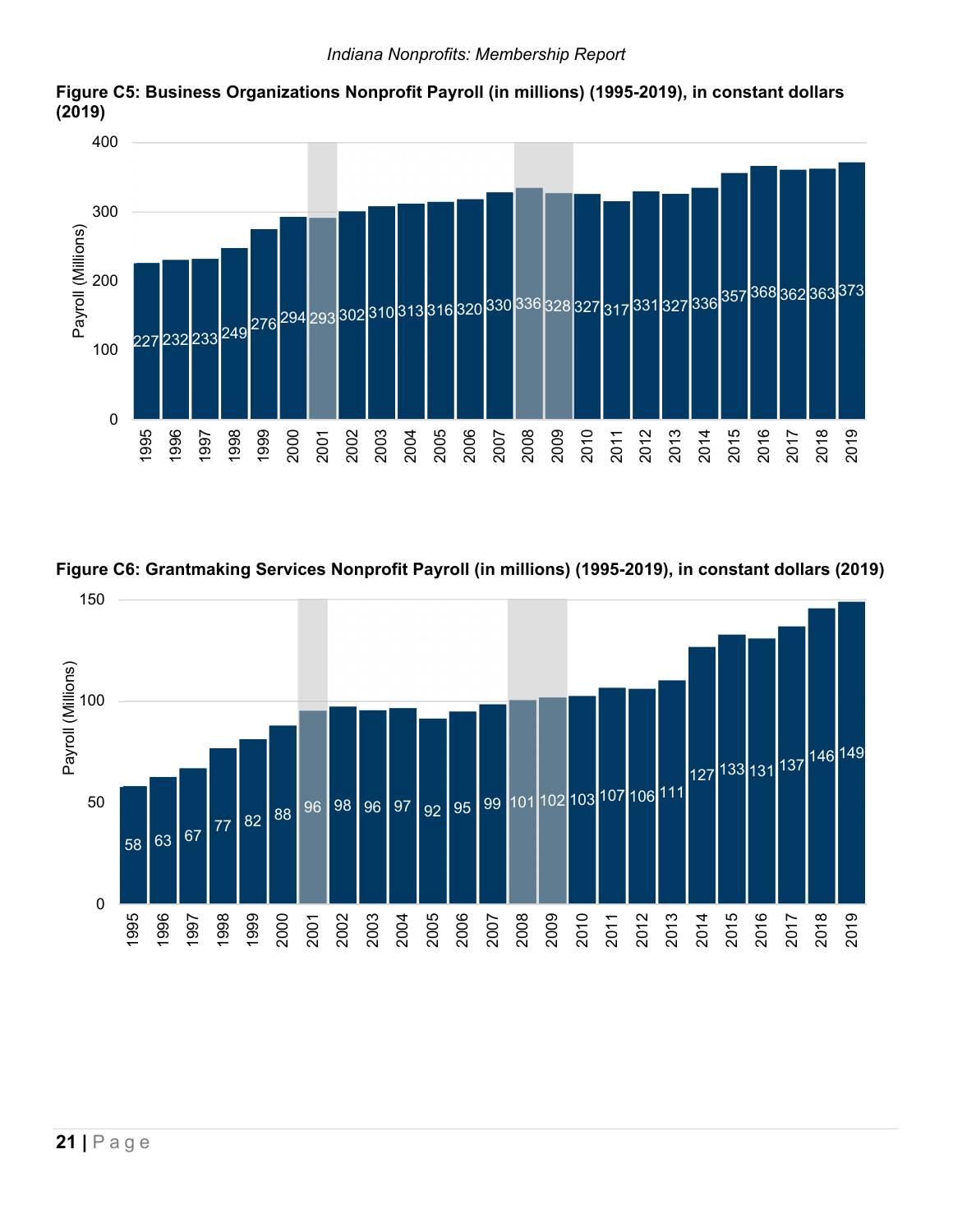

**Figure C7: Social Advocacy Nonprofit Payroll (in millions) (1995-2019), in constant dollars (2019)** 

**Figure C8: Religious Organizations Nonprofit Payroll (in millions) (1995-2019), in constant dollars (2019)**